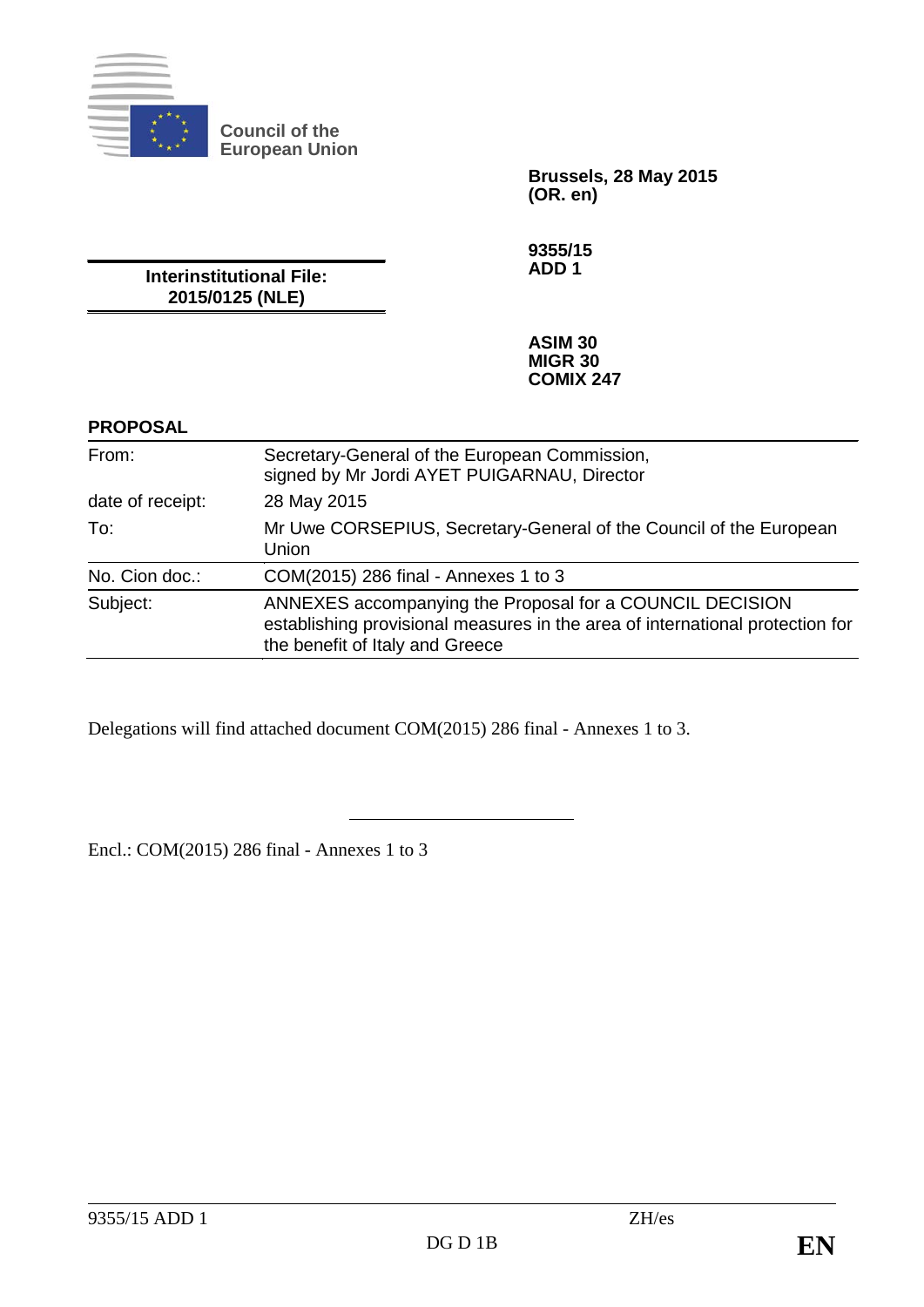

EUROPEAN **COMMISSION** 

> Brussels, 27.5.2015 COM(2015) 286 final

ANNEXES 1 to 3

# **ANNEXES**

**accompanying the**

# **Proposal for a COUNCIL DECISION**

**establishing provisional measures in the area of international protection for the benefit of Italy and Greece**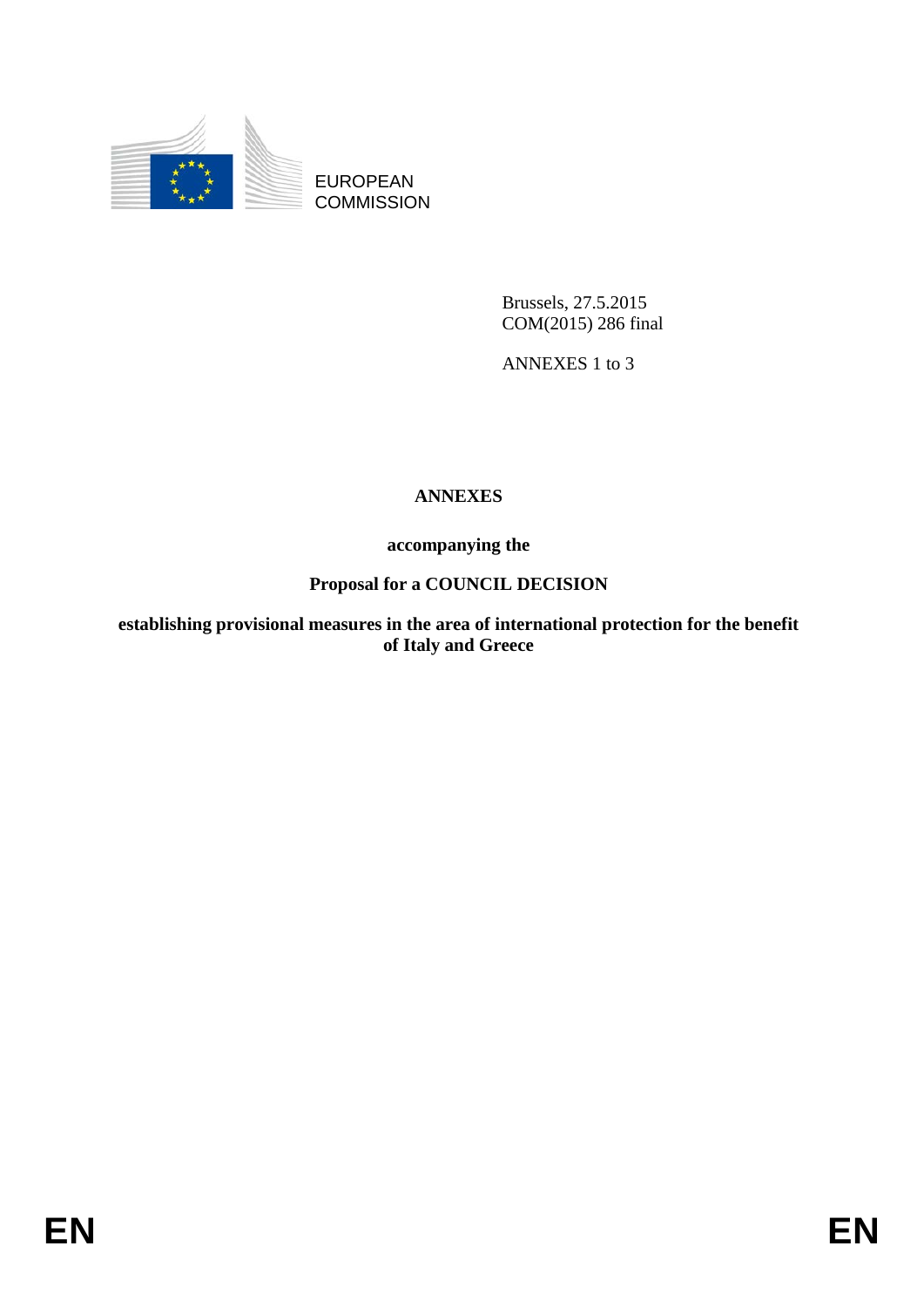## **ANNEXES**

#### **accompanying the**

## **Proposal for a COUNCIL DECISION**

#### **establishing provisional measures in the area of international protection for the benefit of Italy and Greece**

### **ANNEX I**

Distribution key for Italy

|                       | <b>Overall key</b> | <b>Allocation per Member State</b><br>(24 000 applicants relocated) |
|-----------------------|--------------------|---------------------------------------------------------------------|
| <b>Austria</b>        | 3,03%              | 728                                                                 |
| <b>Belgium</b>        | 3,41%              | 818                                                                 |
| <b>Bulgaria</b>       | 1,43%              | 343                                                                 |
| Croatia               | 1,87%              | 448                                                                 |
| <b>Cyprus</b>         | 0,43%              | 104                                                                 |
| <b>Czech Republic</b> | 3,32%              | 797                                                                 |
| <b>Estonia</b>        | 1,85%              | 443                                                                 |
| <b>Finland</b>        | 1,98%              | 475                                                                 |
| <b>France</b>         | 16,88%             | 4 0 5 1                                                             |
| <b>Germany</b>        | 21,91%             | 5 2 5 8                                                             |
| <b>Hungary</b>        | 2,07%              | 496                                                                 |
| Latvia                | 1,29%              | 310                                                                 |
| Lithuania             | 1,26%              | 302                                                                 |
| Luxembourg            | 0,92%              | 221                                                                 |
| <b>Malta</b>          | 0,73%              | 175                                                                 |
| <b>Netherlands</b>    | 5,12%              | 1 2 2 8                                                             |
| Poland                | 6,65%              | 1595                                                                |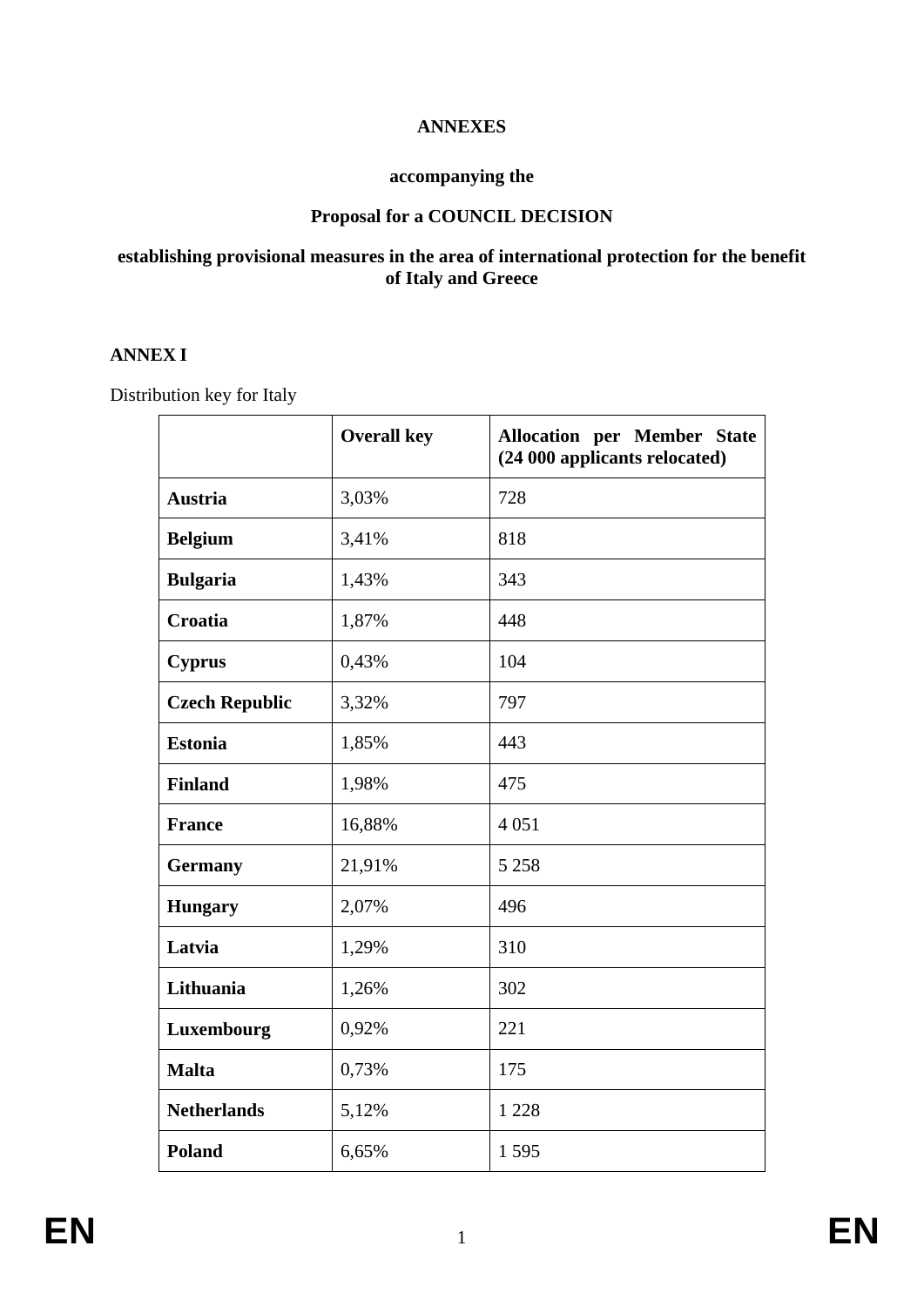| Portugal        | 4,25%  | 1 0 2 1 |
|-----------------|--------|---------|
| Romania         | 4,26%  | 1 0 2 3 |
| <b>Slovakia</b> | 1,96%  | 471     |
| Slovenia        | 1,24%  | 297     |
| <b>Spain</b>    | 10,72% | 2 5 7 3 |
| <b>Sweden</b>   | 3,42%  | 821     |

The key is based on the following criteria<sup>[1](#page-3-0)</sup><sup>[2](#page-3-1)</sup>:

a) The size of the population (2014 figures, 40% weighting). This criterion reflects the capacity of a Member State to absorb a certain number of refugees;

b) Total GDP (2013 figures, 40% weighting). This criterion reflects the absolute wealth of country and is indicative for the capacity of an economy to absorb and integrate refugees;

c) Average number of spontaneous asylum applications and the number of resettled refugees per 1 million inhabitants over the period 2010-2014 (10% weighting). This criterion reflects the efforts made by Member States in the recent past;

d) Unemployment rate (2014 figures, 10% weighting). This criterion reflects the capacity to integrate refugees.

 $\mathbf{1}$ 

<span id="page-3-1"></span><span id="page-3-0"></span><sup>&</sup>lt;sup>1</sup> Calculations are based on statistical information provided by Eurostat (consulted on 8 April 2015).<br><sup>2</sup> The percentage calculations were made to five decimal places and rounded up or down to two decimal places for presentation in the table; allocations of persons were made on the basis of the full figures to five decimal places.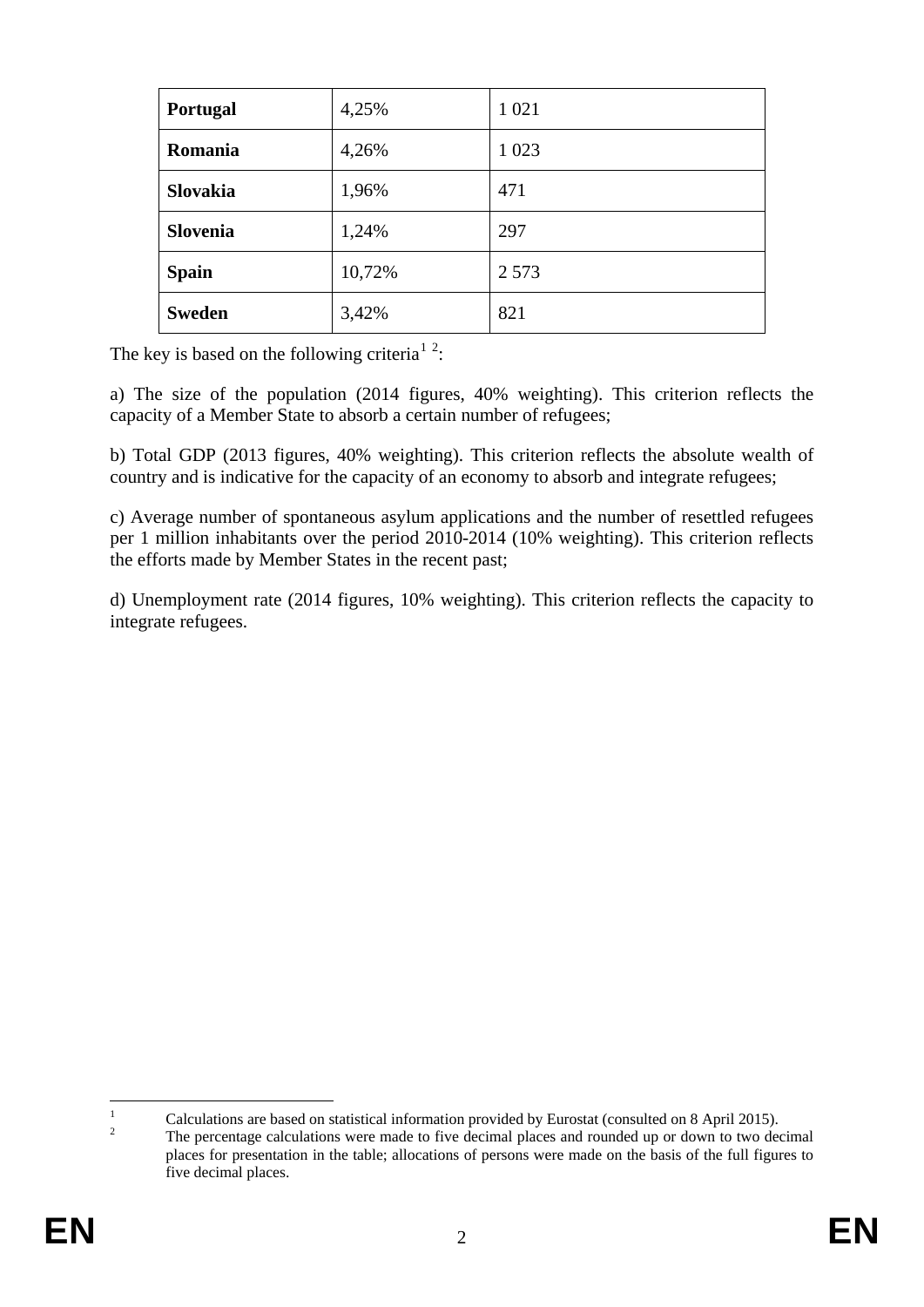# **ANNEX II**

Distribution key for Greece

|                       | <b>Overall key</b> | <b>Allocation per Member State</b><br>(16 000 applicants relocated) |  |  |  |  |  |
|-----------------------|--------------------|---------------------------------------------------------------------|--|--|--|--|--|
| <b>Austria</b>        | 3,03%              | 485                                                                 |  |  |  |  |  |
| <b>Belgium</b>        | 3,41%              | 546                                                                 |  |  |  |  |  |
| <b>Bulgaria</b>       | 1,43%              | 229                                                                 |  |  |  |  |  |
| Croatia               | 1,87%              | 299                                                                 |  |  |  |  |  |
| <b>Cyprus</b>         | 0,43%              | 69                                                                  |  |  |  |  |  |
| <b>Czech Republic</b> | 3,32%              | 531                                                                 |  |  |  |  |  |
| <b>Estonia</b>        | 1,85%              | 295                                                                 |  |  |  |  |  |
| <b>Finland</b>        | 1,98%              | 317                                                                 |  |  |  |  |  |
| <b>France</b>         | 16,88%             | 2 7 0 1                                                             |  |  |  |  |  |
| <b>Germany</b>        | 21,91%             | 3 5 0 5                                                             |  |  |  |  |  |
| <b>Hungary</b>        | 2,07%              | 331                                                                 |  |  |  |  |  |
| Latvia                | 1,29%              | 207                                                                 |  |  |  |  |  |
| Lithuania             | 1,26%              | 201                                                                 |  |  |  |  |  |
| Luxembourg            | 0,92%              | 147                                                                 |  |  |  |  |  |
| <b>Malta</b>          | 0,73%              | 117                                                                 |  |  |  |  |  |
| <b>Netherlands</b>    | 5,12%              | 819                                                                 |  |  |  |  |  |
| <b>Poland</b>         | 6,65%              | 1 0 6 4                                                             |  |  |  |  |  |
| Portugal              | 4,25%              | 680                                                                 |  |  |  |  |  |
| Romania               | 4,26%              | 682                                                                 |  |  |  |  |  |
| Slovakia              | 1,96%              | 314                                                                 |  |  |  |  |  |
| Slovenia              | 1,24%              | 198                                                                 |  |  |  |  |  |
| <b>Spain</b>          | 10,72%             | 1715                                                                |  |  |  |  |  |
| <b>Sweden</b>         | 3,42%              | 548                                                                 |  |  |  |  |  |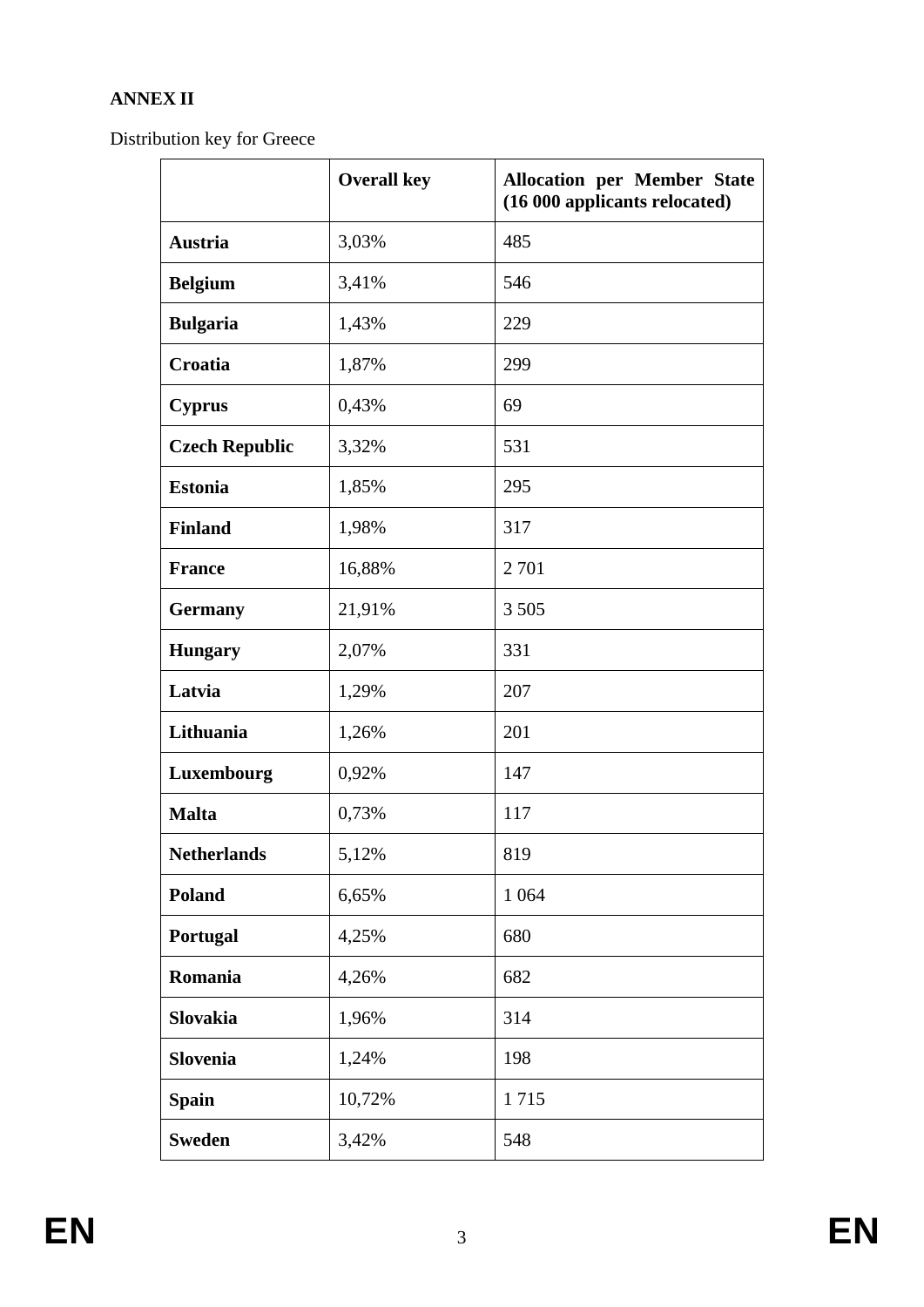The key is based on the following criteria<sup>[3](#page-5-0)[4](#page-5-1)</sup>:

a) The size of the population (2014 figures, 40% weighting). This criterion reflects the capacity of a Member State to absorb a certain number of refugees;

b) Total GDP (2013 figures, 40% weighting). This criterion reflects the absolute wealth of country and is indicative for the capacity of an economy to absorb and integrate refugees;

c) Average number of spontaneous asylum applications and the number of resettled refugees per 1 million inhabitants over the period 2010-2014 (10% weighting). This criterion reflects the efforts made by Member States in the recent past;

d) Unemployment rate (2014 figures, 10% weighting). This criterion reflects the capacity to integrate refugees.

<span id="page-5-1"></span><span id="page-5-0"></span> $\frac{3}{4}$  Calculations are based on statistical information provided by Eurostat (consulted on 8 April 2015).<br>The percentage calculations were made to five decimal places and rounded up or down to two decimal  $\overline{3}$ 

places for presentation in the table; allocations of persons were made on the basis of the full figures to five decimal places.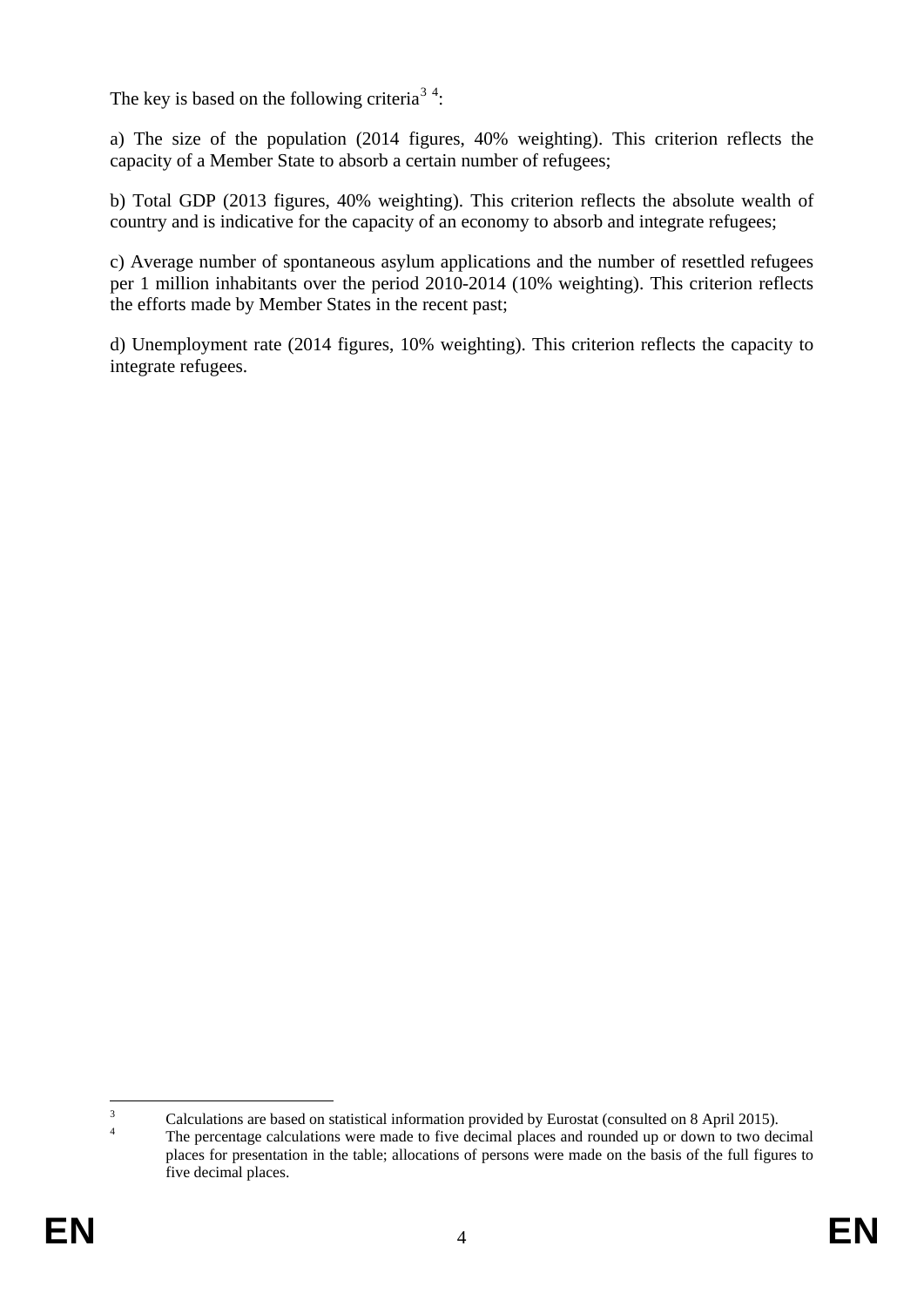## **ANNEX III**

### **Legislative financial statement**

#### **1. FRAMEWORK OF THE PROPOSAL/INITIATIVE**

- 1.1. Title of the proposal/initiative
- 1.2. Policy area(s) concerned in the ABM/ABB structure
- 1.3. Nature of the proposal/initiative
- 1.4. Objective(s)
- 1.5. Grounds for the proposal/initiative
- 1.6. Duration and financial impact
- 1.7. Management mode(s) planned

#### **2. MANAGEMENT MEASURES**

- 2.1. Monitoring and reporting rules
- 2.2. Management and control system
- 2.3. Measures to prevent fraud and irregularities

## **3. ESTIMATED FINANCIAL IMPACT OF THE PROPOSAL/INITIATIVE**

3.1. Heading(s) of the multiannual financial framework and expenditure budget line(s) affected

- 3.2. Estimated impact on expenditure
- *3.2.1. Summary of estimated impact on expenditure*
- *3.2.2. Estimated impact on operational appropriations*
- *3.2.3. Estimated impact on appropriations of an administrative nature*
- *3.2.4. Compatibility with the current multiannual financial framework*
- *3.2.5. Third-party contributions*
- 3.3. Estimated impact on revenue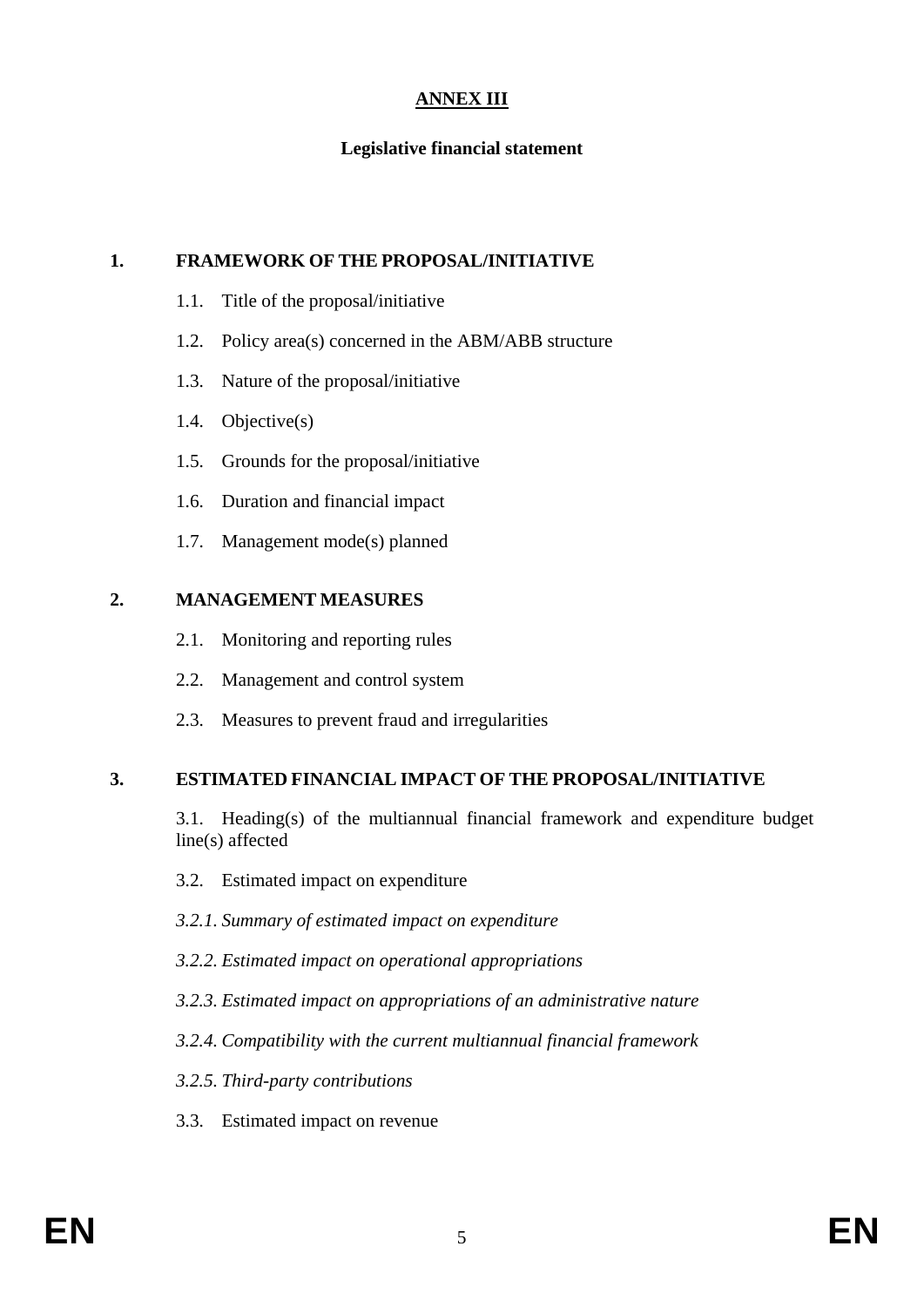# **LEGISLATIVE FINANCIAL STATEMENT**

## **1. FRAMEWORK OF THE PROPOSAL/INITIATIVE**

#### **1.1. Title of the proposal/initiative**

Proposal for a Council Implementing Decision establishing provisional measures in the area of international protection for the benefit of Italy and Greece

## **1.2. Policy area(s) concerned in the ABM/ABB structure[5](#page-7-0)**

18 – Migration and Home Affairs

#### **1.3. Nature of the proposal/initiative**

The proposal/initiative relates to **a new action**

 The proposal/initiative relates to **a new action following a pilot project/preparatory action[6](#page-7-1)**

The proposal/initiative relates to **the extension of an existing action**

The proposal/initiative relates to **an action redirected towards a new action**

## **1.4. Objective(s)**

*1.4.1. The Commission's multiannual strategic objective(s) targeted by the proposal/initiative* 

The European Agenda on Migration COM(2015) 240 final adopted on 13/05/2015 states the following:

"Responding to high-volumes of arrivals within the EU: Relocation

Member States' asylum systems today face unprecedented pressure and, with the summer arriving, the flow of people to frontline Member States will continue in the months to come. The EU should not wait until the pressure is intolerable to act: the volumes of arrivals mean that the capacity of local reception and processing facilities is already stretched thin. To deal with the situation in the Mediterranean, the Commission will, by the end of May, propose triggering the emergency response system envisaged under Article 78(3) TFEU. The proposal will include a temporary distribution scheme for persons in clear need of international protection to ensure a fair and balanced participation of all Member States to this common effort. The receiving Member State will be responsible for the examination of the application in accordance with established rules and guarantees. A redistribution key based on criteria such as GDP, size of population, unemployment rate and past numbers of asylum seekers and of resettled refugees can be found in the Annex."

<span id="page-7-1"></span><span id="page-7-0"></span><sup>&</sup>lt;sup>5</sup> ABM: activity-based management; ABB: activity-based budgeting.<br><sup>6</sup> As referred to in Article 54(2)(a) or (b) of the Financial Regulation.  $\overline{\phantom{a}}$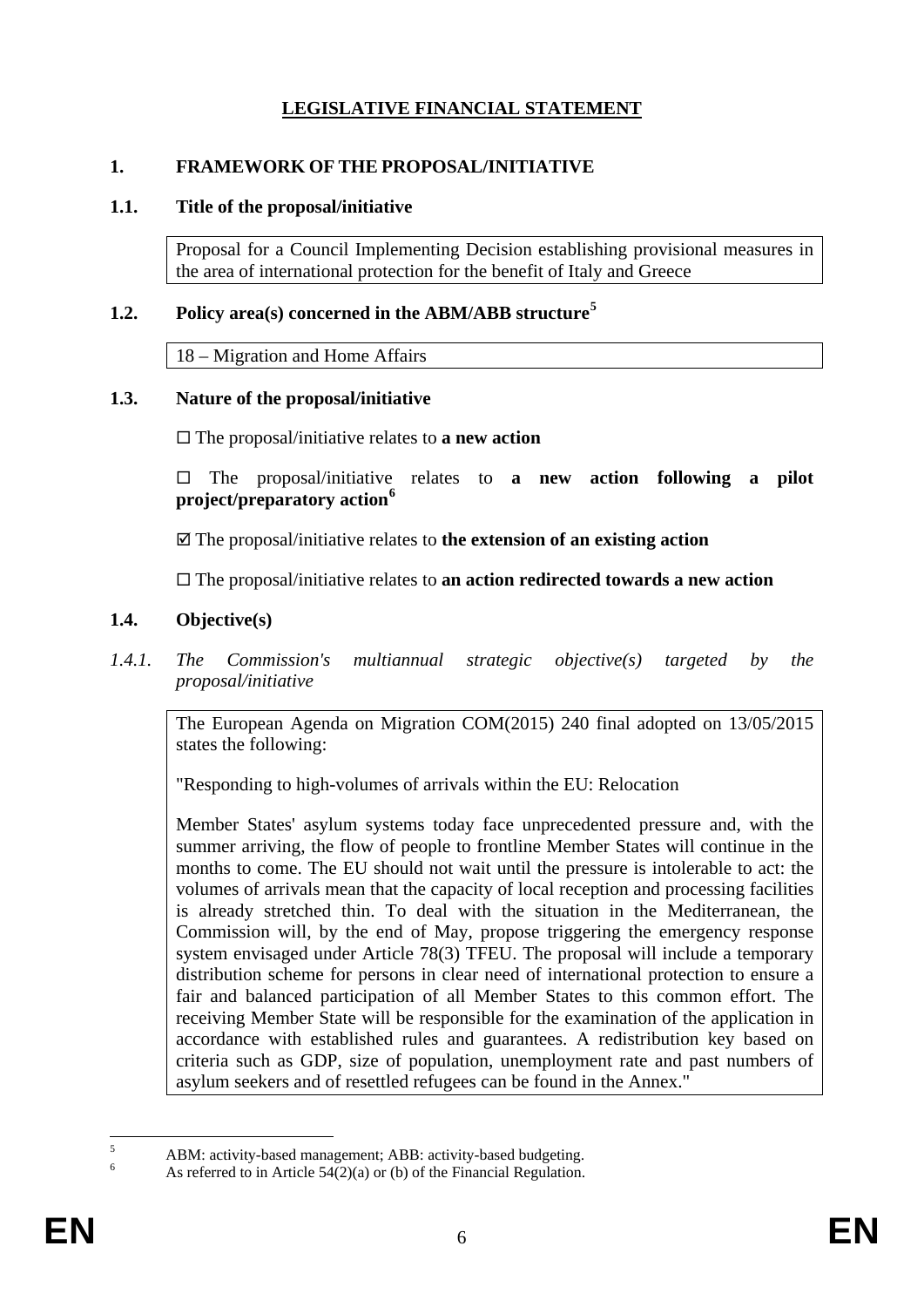# Specific objective No 4

To enhance solidarity and responsibility-sharing between the Member States, in particular with those most affected by migration and asylum flows, including through practical cooperation

ABM/ABB activity(ies) concerned

18.03 – Asylum and Migration

# *1.4.3. Expected result(s) and impact*

*Specify the effects which the proposal/initiative should have on the beneficiaries/groups targeted.*

Relocation of 40.000 applicants from Italy and Greece to the other Member States.

# *1.4.4. Indicators of results and impact*

*Specify the indicators for monitoring implementation of the proposal/initiative.*

Number of applicants relocated

# **1.5. Grounds for the proposal/initiative**

# *1.5.1. Requirement(s) to be met in the short or long term*

This proposal is presented as result of a prevailing crisis in the area of asylum in Italy and Greece. The proposal based on Article 78(3) of the Treaty aims at preventing further deterioration of the asylum situation in these two countries and at providing them with effective support.

In its 23 April 2015 statement, the European Council committed to consider options for organising emergency relocation between all Member States on a voluntary basis. In its 28 April 2015 resolution, the European Parliament has called upon the Council to seriously consider the possibility of triggering Article 78(3) of the Treaty.

# *1.5.2. Added value of EU involvement*

The emergency situation created by the sudden influx of third-country nationals in Italy and Greece puts their asylum systems and resources under considerable strain. As a consequence of this, other Member States can become affected, due to the secondary movements of these persons from Italy and Greece to these other Member States. It is clear that actions of individual Member States cannot satisfactorily reply to the common challenges all Member States are confronted with in this. EU action in this field is therefore essential.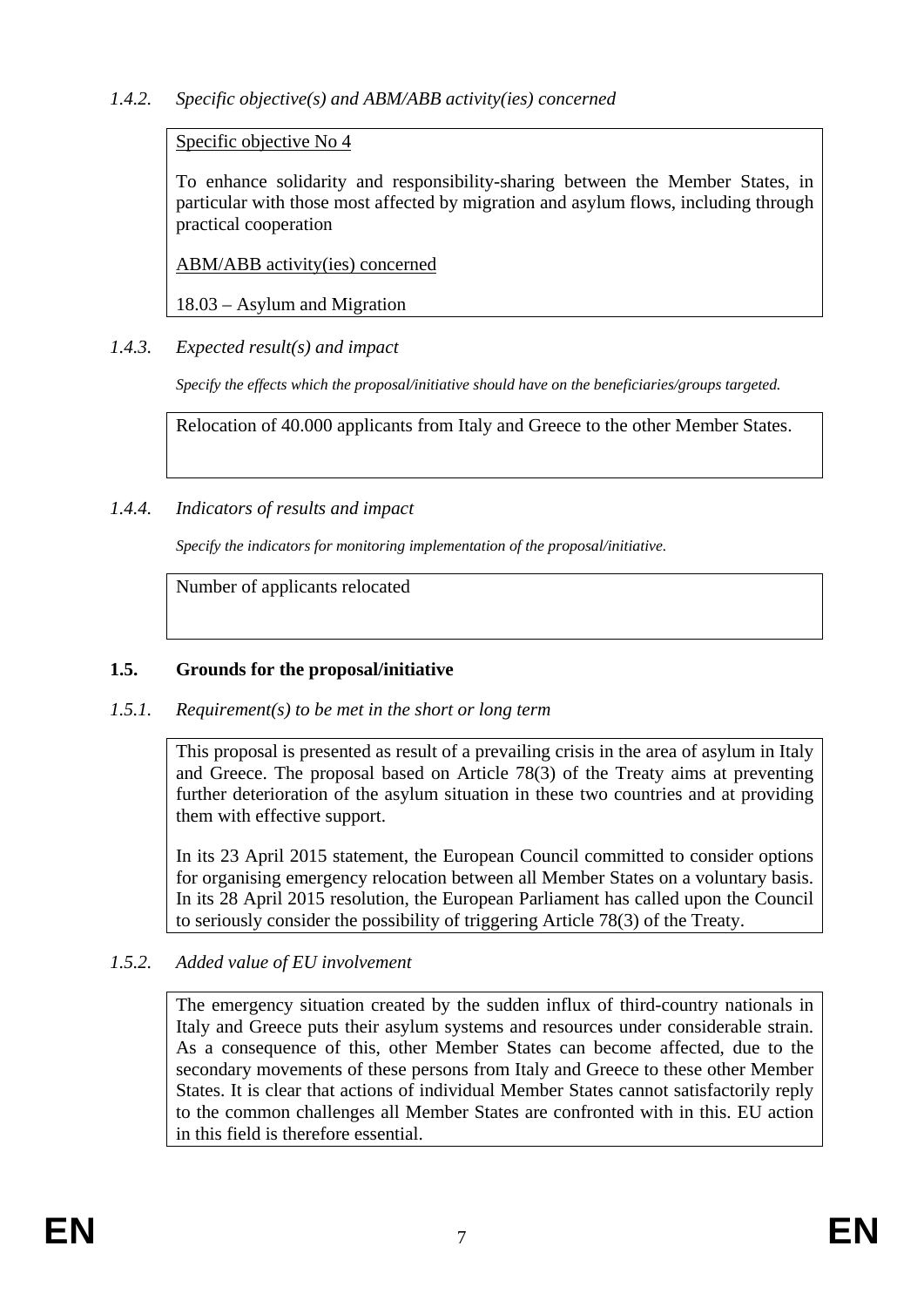## *1.5.3. Lessons learned from similar experiences in the past*

This is the first time that a proposal is made under Article 78(3) of the Treaty.

*1.5.4. Compatibility and possible synergy with other appropriate instruments*

The AMIF foresees the possibility of transfer of applicants for international protection as part of the national programme of each Member State on a voluntary basis.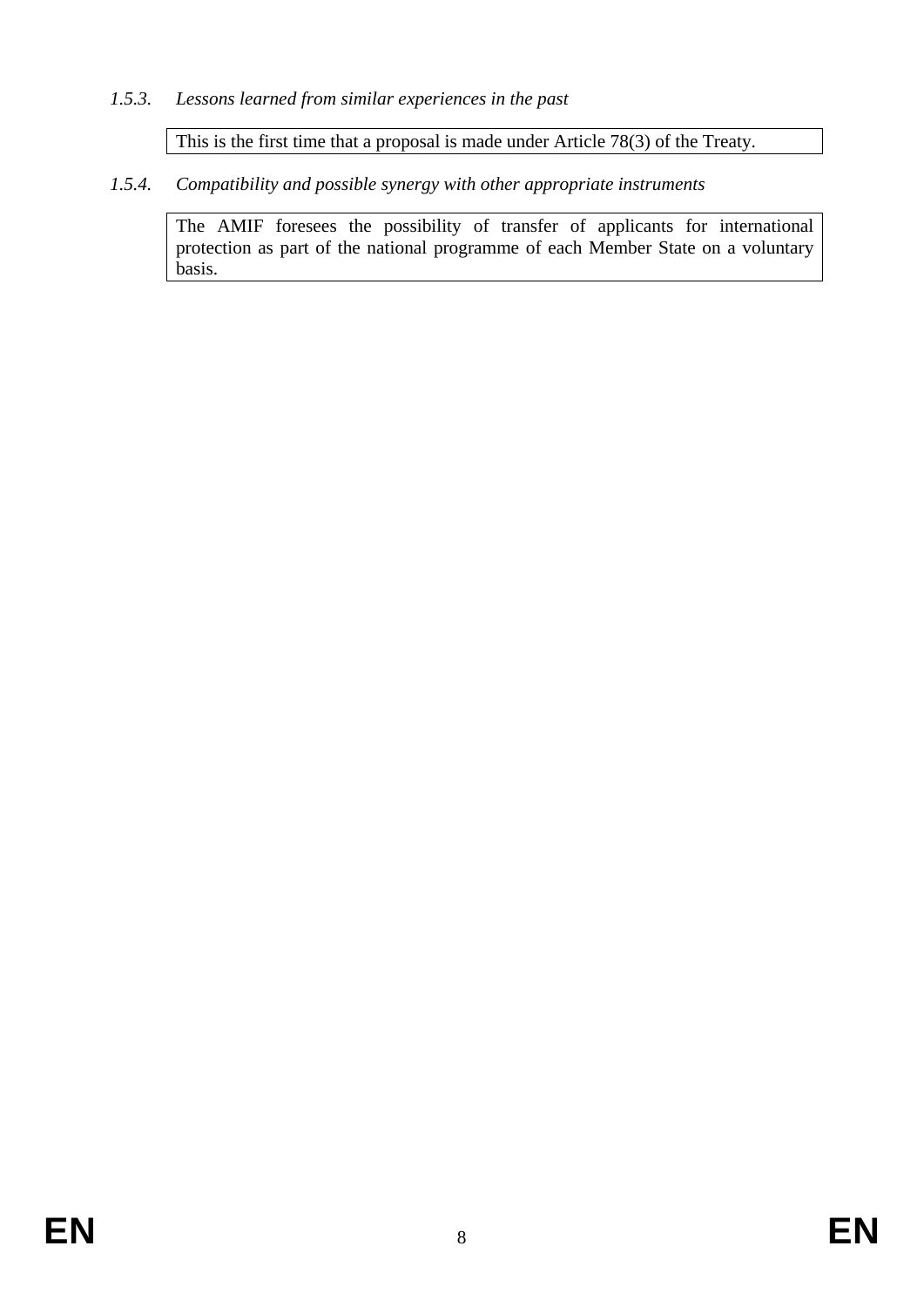## **1.6. Duration and financial impact**

## Proposal/initiative of **limited duration**

- $\Box$  Proposal/initiative in effect from [DD/MM]YYYY to [DD/MM]YYYY
- $\boxtimes$  Financial impact from 2015 to 2017

## Proposal/initiative of **unlimited duration**

- Implementation with a start-up period from YYYY to YYYY,
- followed by full-scale operation.

## **1.7. Management mode(s) planned**

## **Direct management** by the Commission

- $-\Box$  by its departments, including by its staff in the Union delegations;
- $\Box$  by the executive agencies

**Shared management** with the Member States

**Indirect management** by entrusting budget implementation tasks to:

- $\Box$  third countries or the bodies they have designated;
- $\Box$  international organisations and their agencies (to be specified);
- $\Box$  the EIB and the European Investment Fund;
- $\square$  bodies referred to in Articles 208 and 209 of the Financial Regulation;
- $\Box$  public law bodies;
- $-\Box$  bodies governed by private law with a public service mission to the extent that they provide adequate financial guarantees;
- $\Box$  bodies governed by the private law of a Member State that are entrusted with the implementation of a public-private partnership and that provide adequate financial guarantees;
- $\Box$  persons entrusted with the implementation of specific actions in the CFSP pursuant to Title V of the TEU, and identified in the relevant basic act.
- *If more than one management mode is indicated, please provide details in the 'Comments' section.*

## **Comments**

This legislative financial statement shows the amounts which are necessary to cover the cost of relocation of applicants for international protection from Italy and Greece to other Member States. The commitments appropriations should be added to the current allocation of the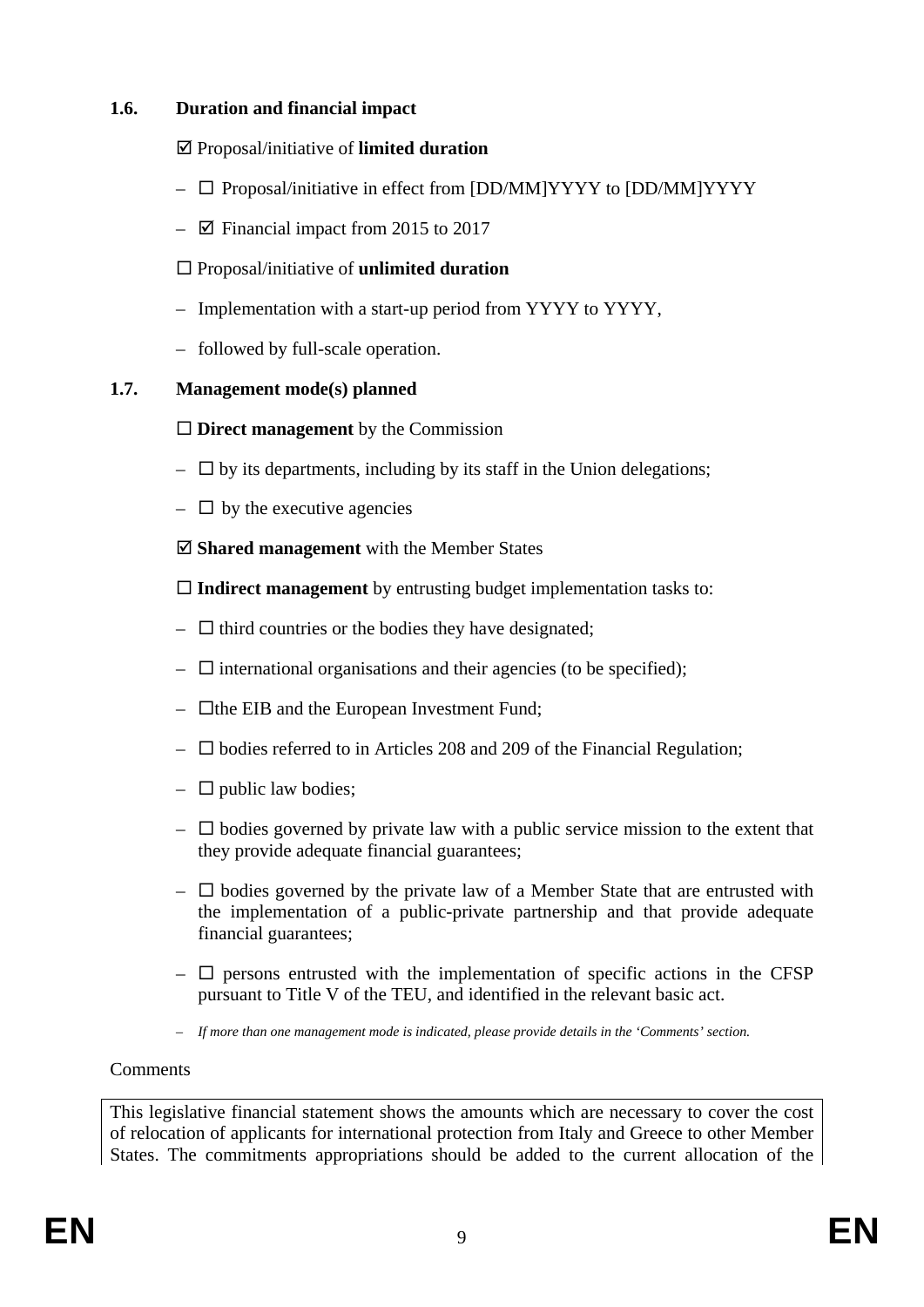Asylum, Migration and Integration Fund (AMIF) on the budget ligne 18.030101. The calculation of the payment needs is based on Regulation (EU)  $N^{\circ}514/2014$  of the European Parliament and of the Council of 16 April 2014 laying down general provisions on the Asylum, Migration and Integration Fund and on the instrument for financial support for police cooperation, preventing and combating crime, and crisis management (Horizontal Regulation).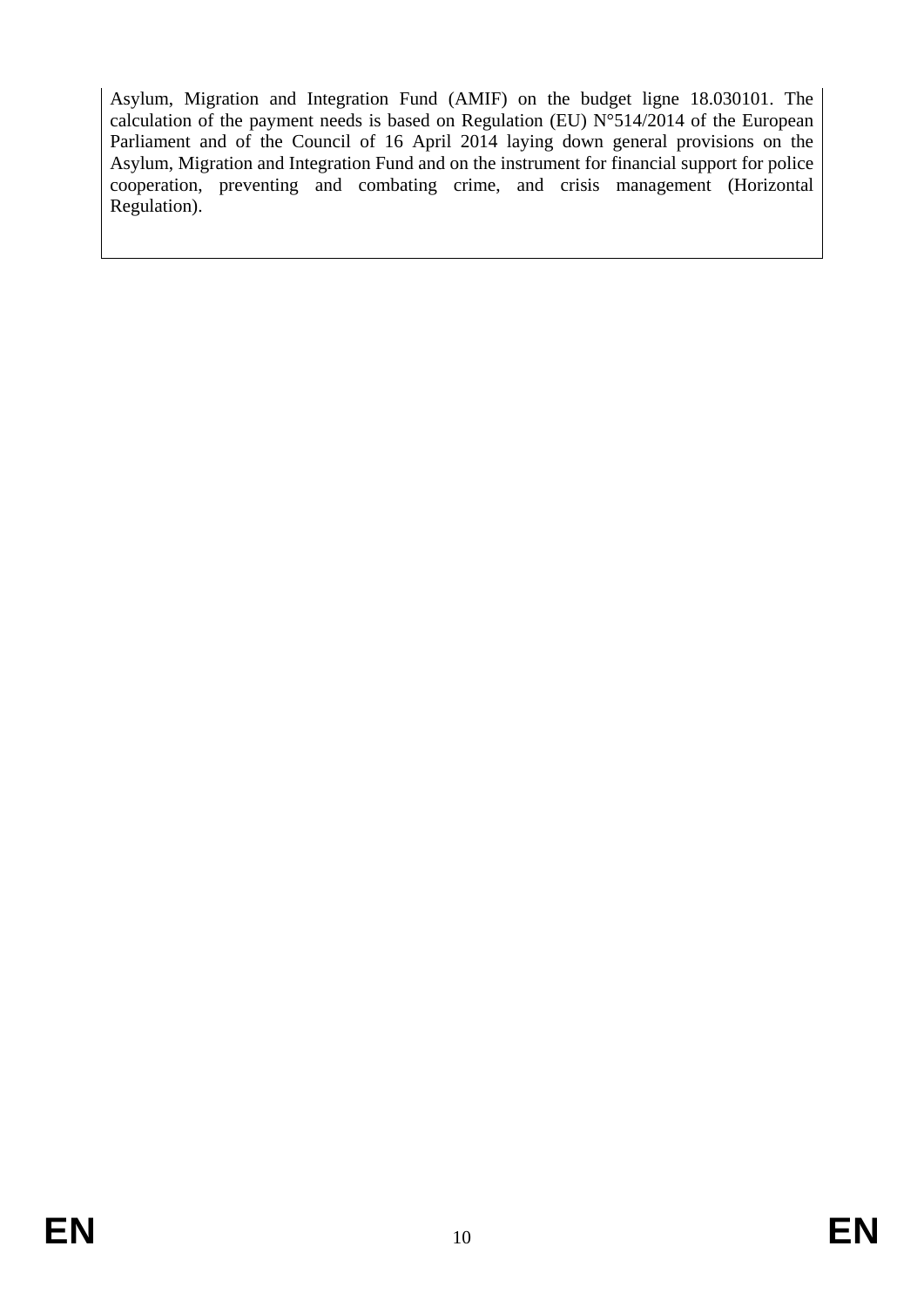# **2. MANAGEMENT MEASURES**

### **2.1. Monitoring and reporting rules**

*Specify frequency and conditions.*

For shared management, a coherent and efficient reporting, monitoring and evaluation framework is in place. For each national programme, Member States are requested to set up a Monitoring Committee to which the Commission may participate.

On an annual basis Member States will report on the implementation of the multiannual programme. These reports are a precondition for annual payments in the framework of the clearance of accounts procedure, set out in Regulation (EU) N° 514/2014 (Horizontal Regulation).

In 2018, the Commission will also submit a report on the mid term review carried out of the national programmes which will include the implementation of the financial ressources made available by this Council Decision.

More globally, the Commission will submit an intermediate report on the implementation of the Funds by 31.12.2018 and an ex-post evaluation report by 30.06.2024, covering the whole implementation (i.e. not only national programmes under shared management).

## **2.2. Management and control system**

## *2.2.1. Risk(s) identified*

DG HOME has not been facing important risks of errors in its spending programmes. This is confirmed by the recurrent absence of significant findings in the annual reports of the Court of Auditors as well as by the absence of residual error rate above 2% in the past years in DG HOME annual activity reports.

The management and control system follows the general requirements set in the CSF Funds and fully complies with the requirements of the Financial Regulation.

Multi-annual programming coupled with annual clearance based on the payments made by the Responsible Authority aligns the eligibility periods with the annual accounts of the Commission, without increasing the administrative burden compared to the current system.

On the spot checks will be carried out as part of the 1st level controls, i.e. by the Responsible Authority and will support its annual management declaration of assurance.

The use of lump sums (simplified cost option) shall further reduce mistakes made by the responsible authorities when implementing this Decision.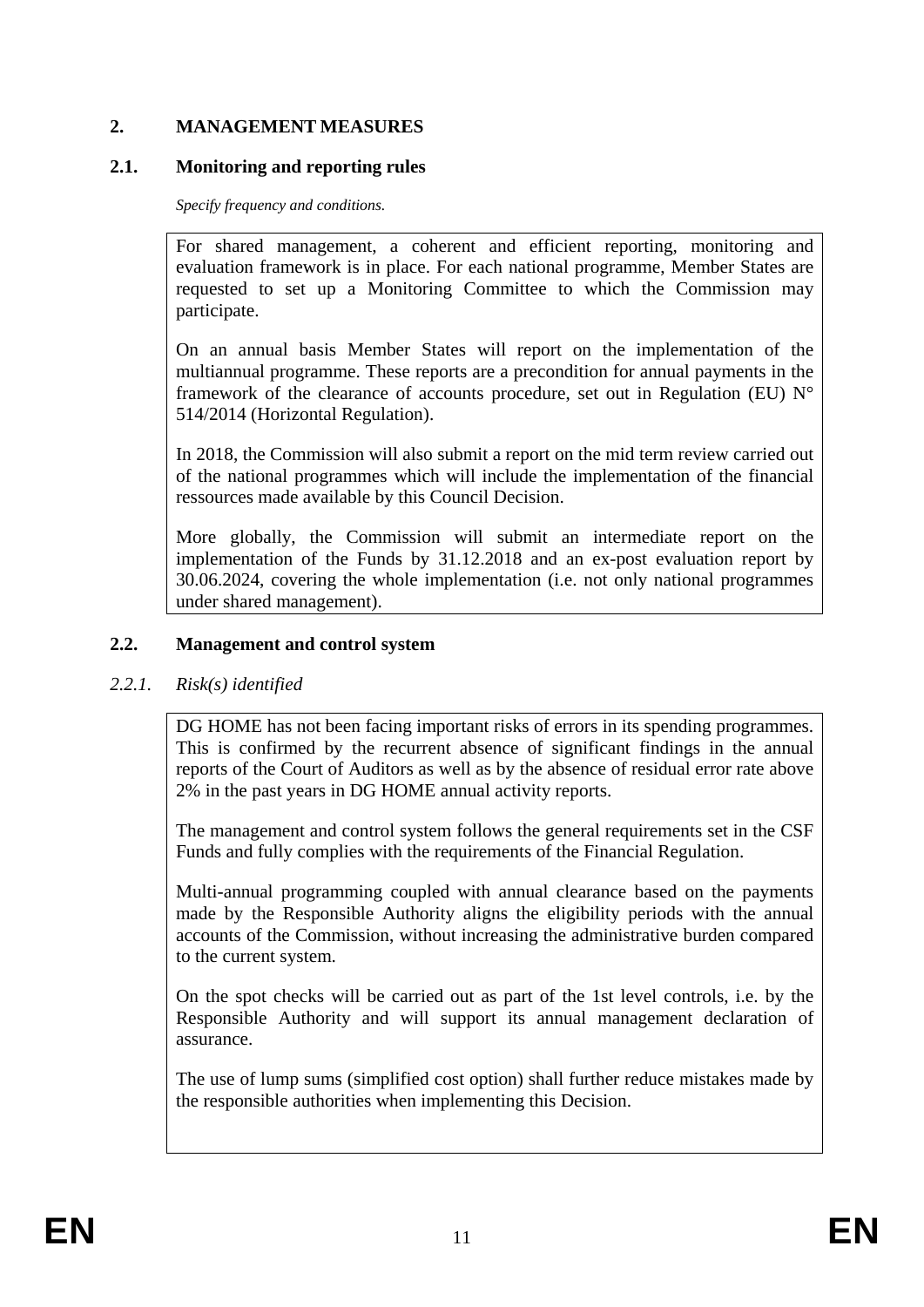## *2.2.2. Information concerning the internal control system set up*

In addition to the application of all regulatory control mechanisms, DG HOME will devise an antifraud strategy in line with the Commission's new anti-fraud strategy (CAFS) adopted on 24 June 2011 in order to ensure inter alia that its internal antifraud related controls are fully aligned with the CAFS and that its fraud risk management approach is geared to identify fraud risk areas and adequate responses. Where necessary, networking groups and adequate IT tools dedicated to analysing fraud cases related to the Funds will be set up.

As regards shared management, the CAFS identifies clearly the need for the Commission proposals for 2014-2020 regulations to request Member States to put in place fraud prevention measures which are effective and proportionate to the identified fraud risks. The current proposal includes in Article 5 a clear requirement for the Member States to prevent, detect and correct irregularities and to report to the

Commission. Further details as regards these obligations will be part of the detailed rules on the functions of the Responsible Authority as foreseen in Article 24(5)(c).

In addition, the re-use of funds coming from financial correction based on commission or Court of Auditors findings has been clearly indicated in Article 41.

*2.2.3. Estimate of the costs and benefits of the controls and assessment of the expected level of risk of error* 

Negligable control costs and very low error risk.

#### **2.3. Measures to prevent fraud and irregularities**

*Specify existing or envisaged prevention and protection measures.*

The standard measures in DG HOME for the prevention of fraud and irregularities will apply.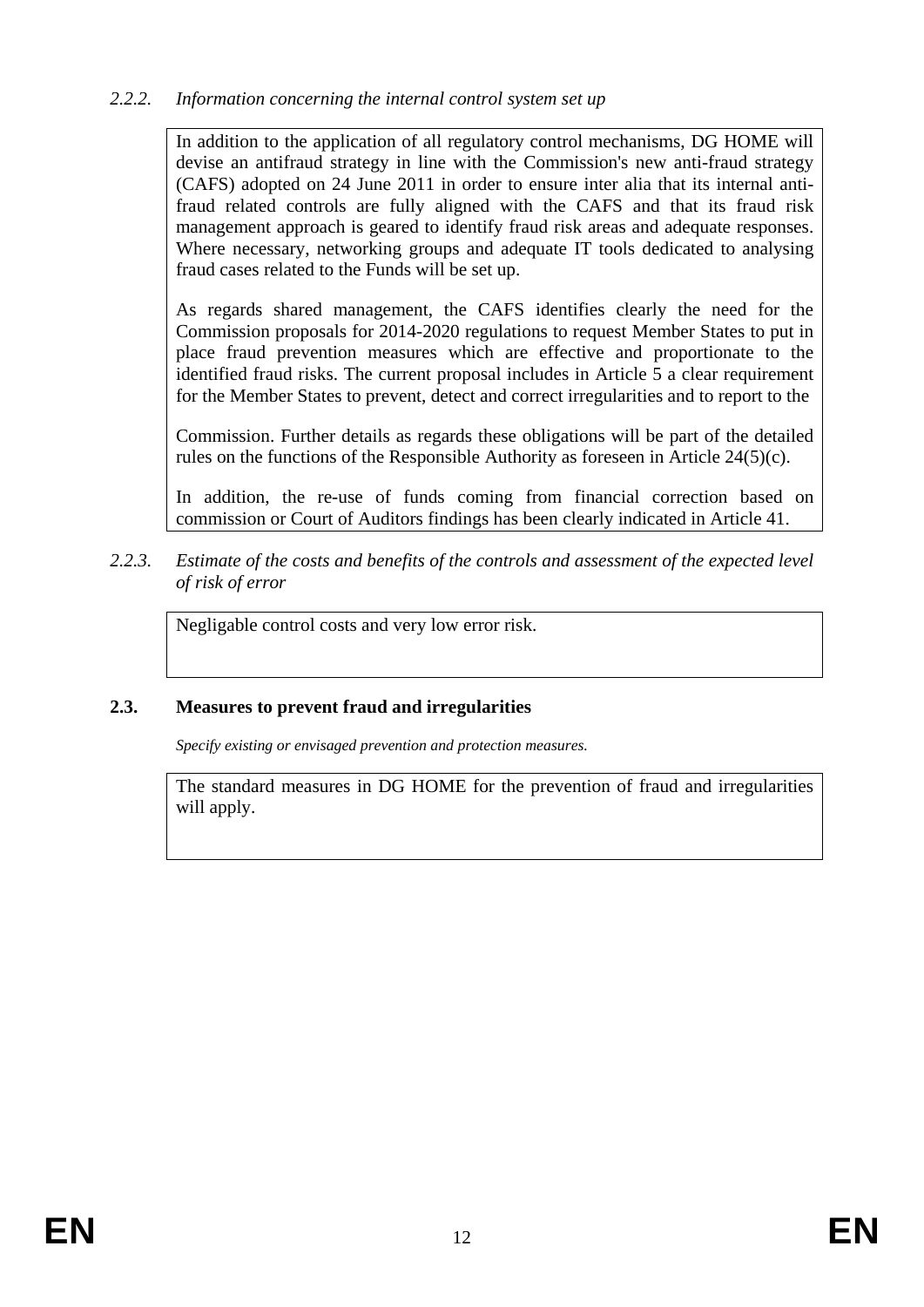# **3. ESTIMATED FINANCIAL IMPACT OF THE PROPOSAL/INITIATIVE**

#### **3.1. Heading(s) of the multiannual financial framework and expenditure budget line(s) affected**

• Existing budget lines

In order of multiannual financial framework headings and budget lines.

|                                                     | Budget line                          | Type of<br>expenditure           | Contribution                                  |                                             |                         |                                                                                  |  |
|-----------------------------------------------------|--------------------------------------|----------------------------------|-----------------------------------------------|---------------------------------------------|-------------------------|----------------------------------------------------------------------------------|--|
| Heading of<br>multiannual<br>financial<br>framework | Number<br>3 Security and citizenship | Diff./Non-<br>diff. <sup>7</sup> | from<br><b>EFTA</b><br>countries <sup>8</sup> | from<br>candidate<br>countries <sup>9</sup> | from third<br>countries | within the<br>meaning of<br>Article $21(2)(b)$ of<br>the Financial<br>Regulation |  |
|                                                     | 18.030101                            | Diff.                            | N <sub>O</sub>                                | N <sub>O</sub>                              | N <sub>O</sub>          | N <sub>O</sub>                                                                   |  |

• New budget lines requested: N/A

|  |  | <u>In order</u> of multiannual financial framework headings and budget lines. |
|--|--|-------------------------------------------------------------------------------|
|--|--|-------------------------------------------------------------------------------|

|                                                     | Budget line                                | Type of<br>expenditure | Contribution                                                                                  |        |                                                                                  |        |  |
|-----------------------------------------------------|--------------------------------------------|------------------------|-----------------------------------------------------------------------------------------------|--------|----------------------------------------------------------------------------------|--------|--|
| Heading of<br>multiannual<br>financial<br>framework | Number<br>.                                | Diff./Non-<br>diff.    | from<br>from<br>from third<br><b>EFTA</b><br>candidate<br>countries<br>countries<br>countries |        | within the<br>meaning of<br>Article $21(2)(b)$ of<br>the Financial<br>Regulation |        |  |
|                                                     | $\left[\ldots\right]\left[XXYYYYYY\right]$ |                        | YES/N<br>O                                                                                    | YES/NO | YES/N<br>O                                                                       | YES/NO |  |

 $\overline{7}$ 

<span id="page-14-2"></span>

<span id="page-14-1"></span><span id="page-14-0"></span><sup>&</sup>lt;sup>7</sup><br>
Diff. = Differentiated appropriations / Non-diff. = Non-differentiated appropriations.<br>
<sup>8</sup><br>
EFTA: European Free Trade Association.<br>
Candidate countries and, where applicable, potential candidate countries from the W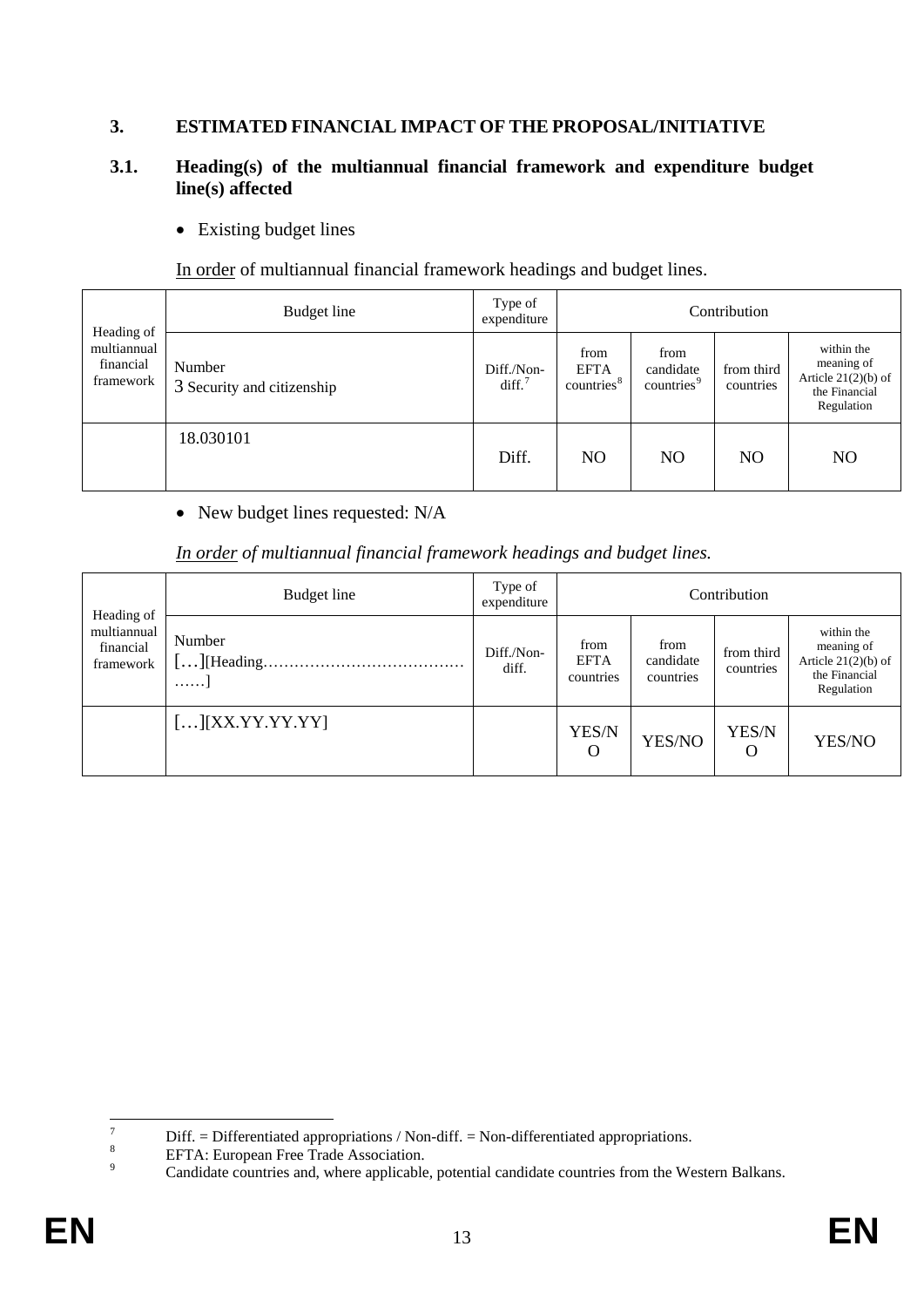#### **3.2. Estimated impact on expenditure**

#### *3.2.1. Summary of estimated impact on expenditure*

<span id="page-15-0"></span>EUR million (to three decimal places)

| $\mathbf{r}$<br><b>Heading of multiannual financial</b><br>Number<br>framework | and citizenship /<br><b>Security</b> |  |
|--------------------------------------------------------------------------------|--------------------------------------|--|
|--------------------------------------------------------------------------------|--------------------------------------|--|

| DG: HOME                                                                                                      |             |                 | Year<br>2015 | Year<br>2016 | Year<br>2017 | Year<br>2018 | Enter as many years as<br>necessary to show the duration<br>of the impact (see point 1.6) | <b>TOTAL</b> |
|---------------------------------------------------------------------------------------------------------------|-------------|-----------------|--------------|--------------|--------------|--------------|-------------------------------------------------------------------------------------------|--------------|
| • Operational appropriations                                                                                  |             |                 |              |              |              |              |                                                                                           |              |
| 18.030101                                                                                                     | Commitments | (1)             | 12           | 150          | 78           |              |                                                                                           | 240          |
|                                                                                                               | Payments    | (2)             | 16,8         | 4,8          | 162          | 56,4         |                                                                                           | 240          |
| Number of budget line                                                                                         | Commitments | (1a)            |              |              |              |              |                                                                                           |              |
|                                                                                                               | Payments    | (2a)            |              |              |              |              |                                                                                           |              |
| Appropriations of an administrative nature financed from the<br>envelope of specific programmes <sup>10</sup> |             |                 |              |              |              |              |                                                                                           |              |
| Number of budget line                                                                                         |             | (3)             |              |              |              |              |                                                                                           |              |
| <b>TOTAL</b> appropriations                                                                                   | Commitments | $=1+1a$<br>$+3$ | 12           | 150          | 78           |              |                                                                                           | 240          |
| for DG HOME                                                                                                   | Payments    | $=2+2a$         |              |              |              |              |                                                                                           | 240          |
|                                                                                                               |             | $+3$            | 16,8         | 4,8          | 162          | 56,4         |                                                                                           |              |

<sup>10</sup> Technical and/or administrative assistance and expenditure in support of the implementation of EU programmes and/or actions (former 'BA' lines), indirect research, direct research.  $10\,$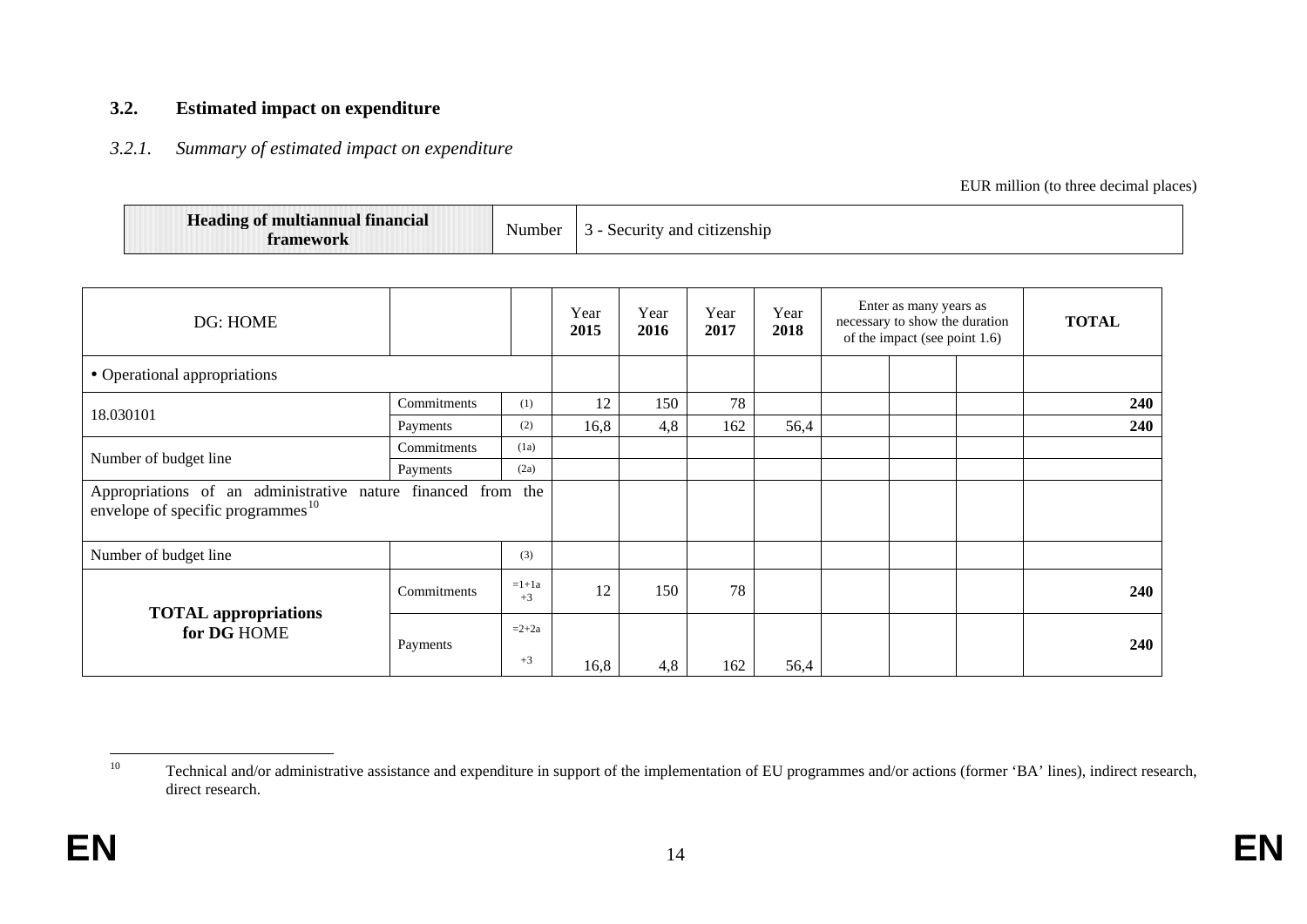|                                                                                                          | Commitments | (4)       | 12   | 150 | 78  |      |  | <b>240</b> |
|----------------------------------------------------------------------------------------------------------|-------------|-----------|------|-----|-----|------|--|------------|
| • TOTAL operational appropriations                                                                       | Payments    | (5)       | 16.8 | 4.8 | 162 | 56,4 |  | <b>240</b> |
| • TOTAL appropriations of an administrative nature<br>financed from the envelope for specific programmes |             | (6)       |      |     |     |      |  |            |
| <b>TOTAL appropriations</b>                                                                              | Commitments | $=4+6$    | 12.  | 150 | 78  |      |  | <b>240</b> |
| under HEADING 3<br>of the multiannual financial framework                                                | Payments    | $= 5 + 6$ | 16,8 | 4,8 | 162 | 56,4 |  | 240        |

## **If more than one heading is affected by the proposal / initiative:**

|                                                                                                          | Commitments | (4)       |  |  |  |  |
|----------------------------------------------------------------------------------------------------------|-------------|-----------|--|--|--|--|
| • TOTAL operational appropriations                                                                       | Payments    | (5)       |  |  |  |  |
| • TOTAL appropriations of an administrative nature<br>financed from the envelope for specific programmes |             | (6)       |  |  |  |  |
| <b>TOTAL</b> appropriations                                                                              | Commitments | $=4+6$    |  |  |  |  |
| under HEADINGS 1 to 4<br>of the multiannual financial framework<br>(Reference amount)                    | Payments    | $= 5 + 6$ |  |  |  |  |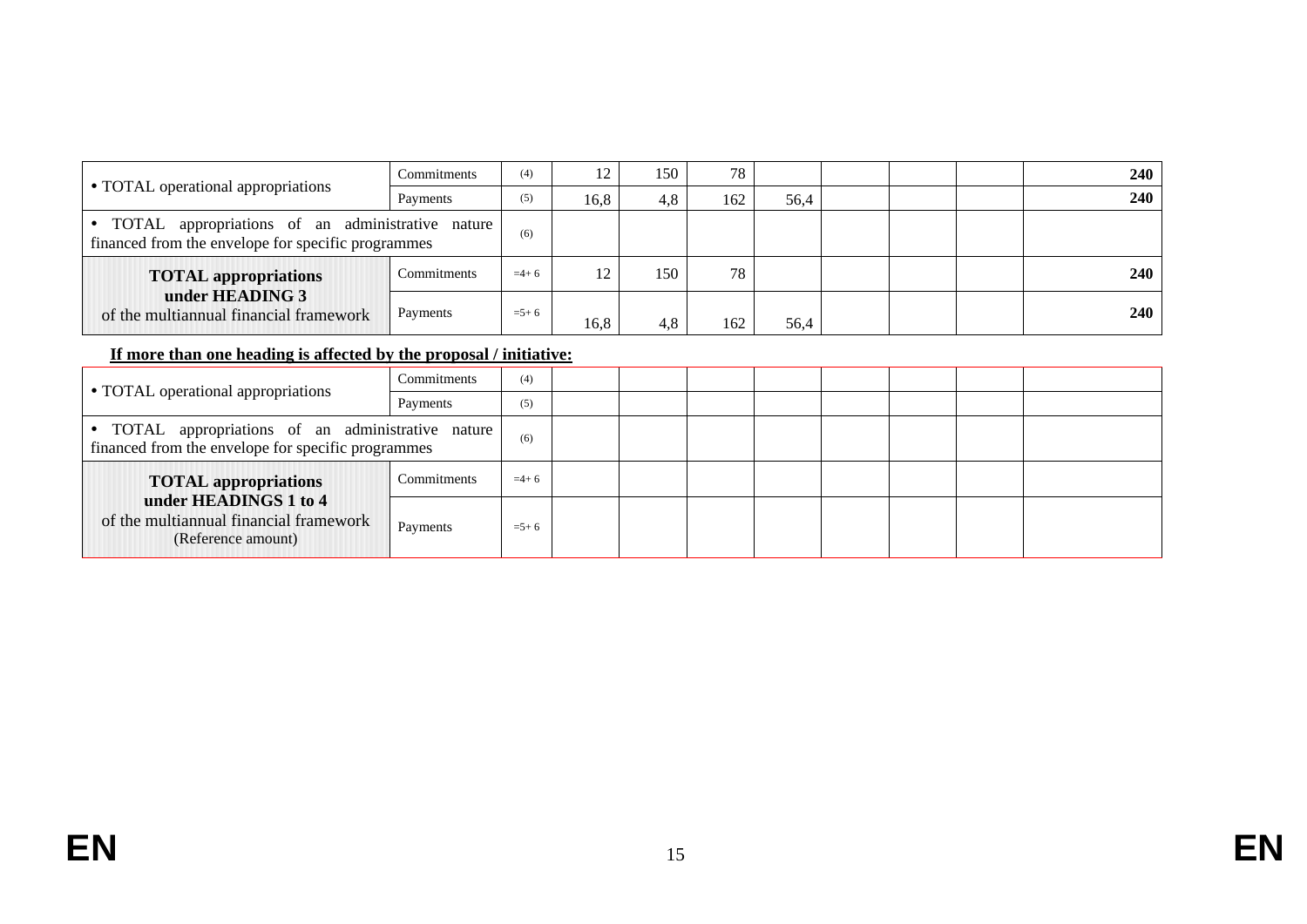| <b>Heading of multiannual financial</b><br>framework |  | expenditure |
|------------------------------------------------------|--|-------------|
|------------------------------------------------------|--|-------------|

EUR million (to three decimal places)

|                                        |  |       | Year<br>2016 | Year<br>2017 | Year<br>$N+3$ | Enter as many years as<br>necessary to show the duration<br>of the impact (see point 1.6) | <b>TOTAL</b> |
|----------------------------------------|--|-------|--------------|--------------|---------------|-------------------------------------------------------------------------------------------|--------------|
| DG: HOME                               |  |       |              |              |               |                                                                                           |              |
| • Human resources                      |  |       | 0,528        | 0,528        |               |                                                                                           | 1,584        |
| • Other administrative expenditure     |  |       | 0,0145       | 0,0145       |               |                                                                                           | 0,031        |
| <b>TOTAL DG HOME</b><br>Appropriations |  | 0,530 | 0,5425       | 0,5425       |               |                                                                                           | 1,615        |

| <b>TOTAL</b> appropriations<br>Total<br>commitments<br>under HEADING 5<br>Total payments)<br>of the multiannual financial framework | $=$ | .5425 | 0,5425 |  |  |  |  | 1,615 |
|-------------------------------------------------------------------------------------------------------------------------------------|-----|-------|--------|--|--|--|--|-------|
|-------------------------------------------------------------------------------------------------------------------------------------|-----|-------|--------|--|--|--|--|-------|

EUR million (to three decimal places)

|                                                                                                |             |        | Year<br>2016 | Year<br>2017 | Year<br>2018 | Enter as many years as<br>necessary to show the duration<br>of the impact (see point $1.6$ ) | <b>TOTAL</b> |
|------------------------------------------------------------------------------------------------|-------------|--------|--------------|--------------|--------------|----------------------------------------------------------------------------------------------|--------------|
| <b>TOTAL</b> appropriations<br>under HEADINGS 1 to 5<br>of the multiannual financial framework | Commitments | 12.530 | 150.542      | 78.5425      |              |                                                                                              | 241,615      |
|                                                                                                | Payments    | 17.330 | 5.3425       | 162,542      | 56,400       |                                                                                              | 241,615      |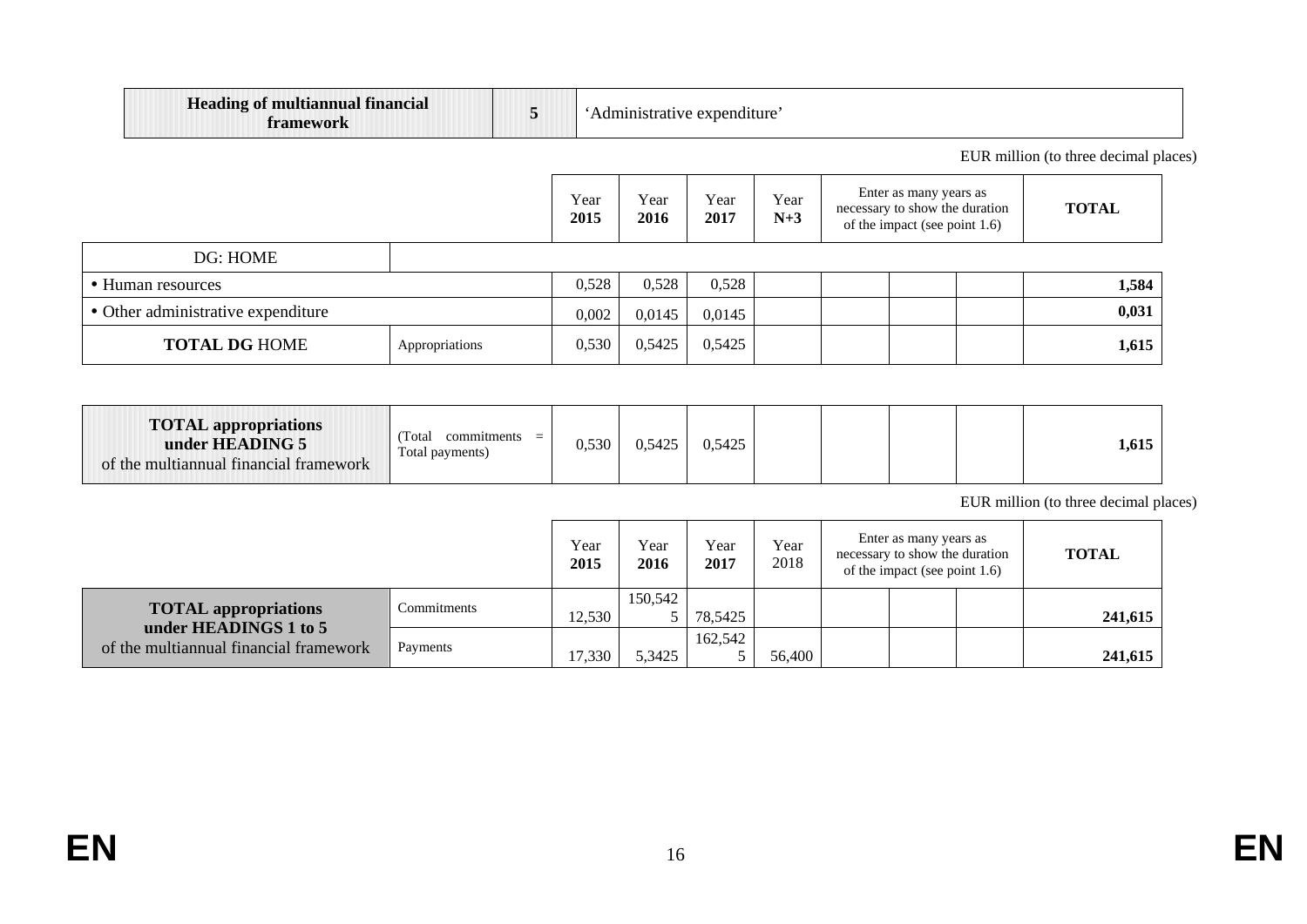# *3.2.2. Estimated impact on operational appropriations*

- $\Box$  The proposal/initiative does not require the use of operational appropriations
- $\boxtimes$  The proposal/initiative requires the use of operational appropriations, as explained below:

<span id="page-18-1"></span><span id="page-18-0"></span>

| <b>Indicate</b><br>objectives and                                   |                                |                     |                                   | Year<br>2015 |                           | Year<br>2016        | 2017               | Year                | Year<br>$N+3$ |      |              |      |              | Enter as many years as necessary to show the<br>duration of the impact (see point 1.6) |                           |      |                         | <b>TOTAL</b>  |
|---------------------------------------------------------------------|--------------------------------|---------------------|-----------------------------------|--------------|---------------------------|---------------------|--------------------|---------------------|---------------|------|--------------|------|--------------|----------------------------------------------------------------------------------------|---------------------------|------|-------------------------|---------------|
| outputs                                                             |                                |                     | <b>OUTPUTS</b>                    |              |                           |                     |                    |                     |               |      |              |      |              |                                                                                        |                           |      |                         |               |
| ⇩                                                                   | Type <sup>11</sup>             | Avera<br>ge<br>cost | $\rm \stackrel{\circ}{\rm \bf Z}$ | Cost         | $\rm \stackrel{\circ}{X}$ | $\mathop{\rm Cost}$ | $\rm _{Z}^{\circ}$ | $\mathop{\rm Cost}$ | $\mathsf{S}$  | Cost | $\mathsf{S}$ | Cost | $\mathsf{S}$ | $\mathop{\rm Cost}$                                                                    | $\mathsf{S}^{\mathsf{O}}$ | Cost | Total<br>N <sub>o</sub> | Total<br>cost |
| SPECIFIC OBJECTIVE No $1^{\rm 12}$                                  |                                |                     |                                   |              |                           |                     |                    |                     |               |      |              |      |              |                                                                                        |                           |      |                         |               |
| Relocation of applicants for<br>international protection from Italy | and Greece                     |                     |                                   |              |                           |                     |                    |                     |               |      |              |      |              |                                                                                        |                           |      |                         |               |
| - Output                                                            | Numbe<br>r of<br>applica<br>nt | 6000                | 2000                              | 12           | 25000                     | 150                 | 13000              | 78                  |               |      |              |      |              |                                                                                        |                           |      | 40000                   | 240           |
| - Output                                                            |                                |                     |                                   |              |                           |                     |                    |                     |               |      |              |      |              |                                                                                        |                           |      |                         |               |
| Subtotal for specific objective No 1                                |                                |                     |                                   |              |                           |                     |                    |                     |               |      |              |      |              |                                                                                        |                           |      |                         |               |
| SPECIFIC OBJECTIVE No 2                                             |                                |                     |                                   |              |                           |                     |                    |                     |               |      |              |      |              |                                                                                        |                           |      |                         |               |
| - Output                                                            |                                |                     |                                   |              |                           |                     |                    |                     |               |      |              |      |              |                                                                                        |                           |      |                         |               |
| Subtotal for specific objective No 2                                |                                |                     |                                   |              |                           |                     |                    |                     |               |      |              |      |              |                                                                                        |                           |      |                         |               |

<sup>&</sup>lt;sup>11</sup> Outputs are products and services to be supplied (e.g.: number of student exchanges financed, number of km of roads built, etc.).<br><sup>12</sup> As described in point 1.4.2. 'Specific objective(s)...'  $11\,$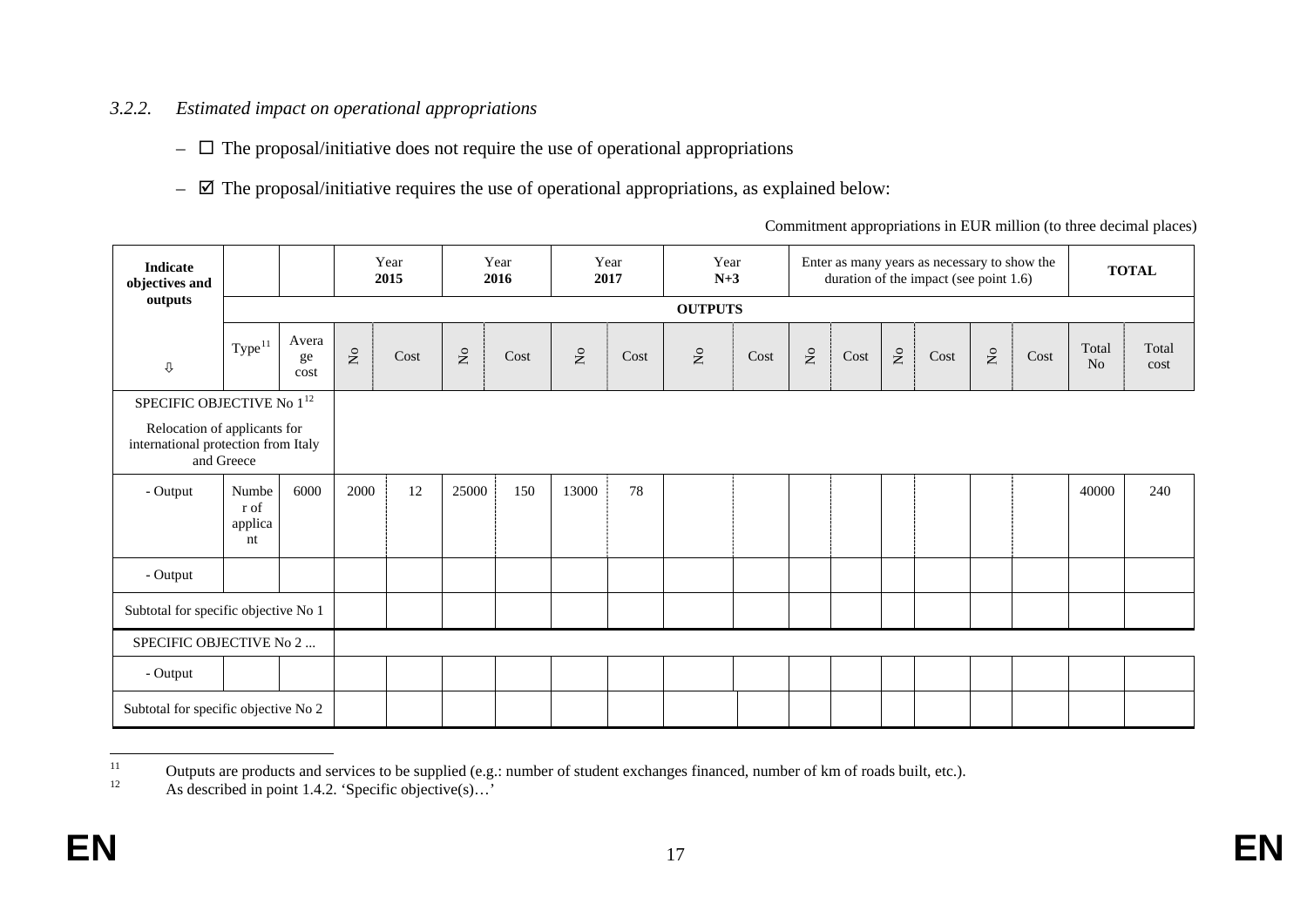| <b>COST</b><br>$T = \bigcap_{i=1}^n T_i$ | 2000 | $\ddot{\phantom{1}}$ | 25000 | 150 | 13000 | 70<br>$\sqrt{2}$ |  |  |  |  |  |  |  |  | 40000 | 240 |
|------------------------------------------|------|----------------------|-------|-----|-------|------------------|--|--|--|--|--|--|--|--|-------|-----|
|------------------------------------------|------|----------------------|-------|-----|-------|------------------|--|--|--|--|--|--|--|--|-------|-----|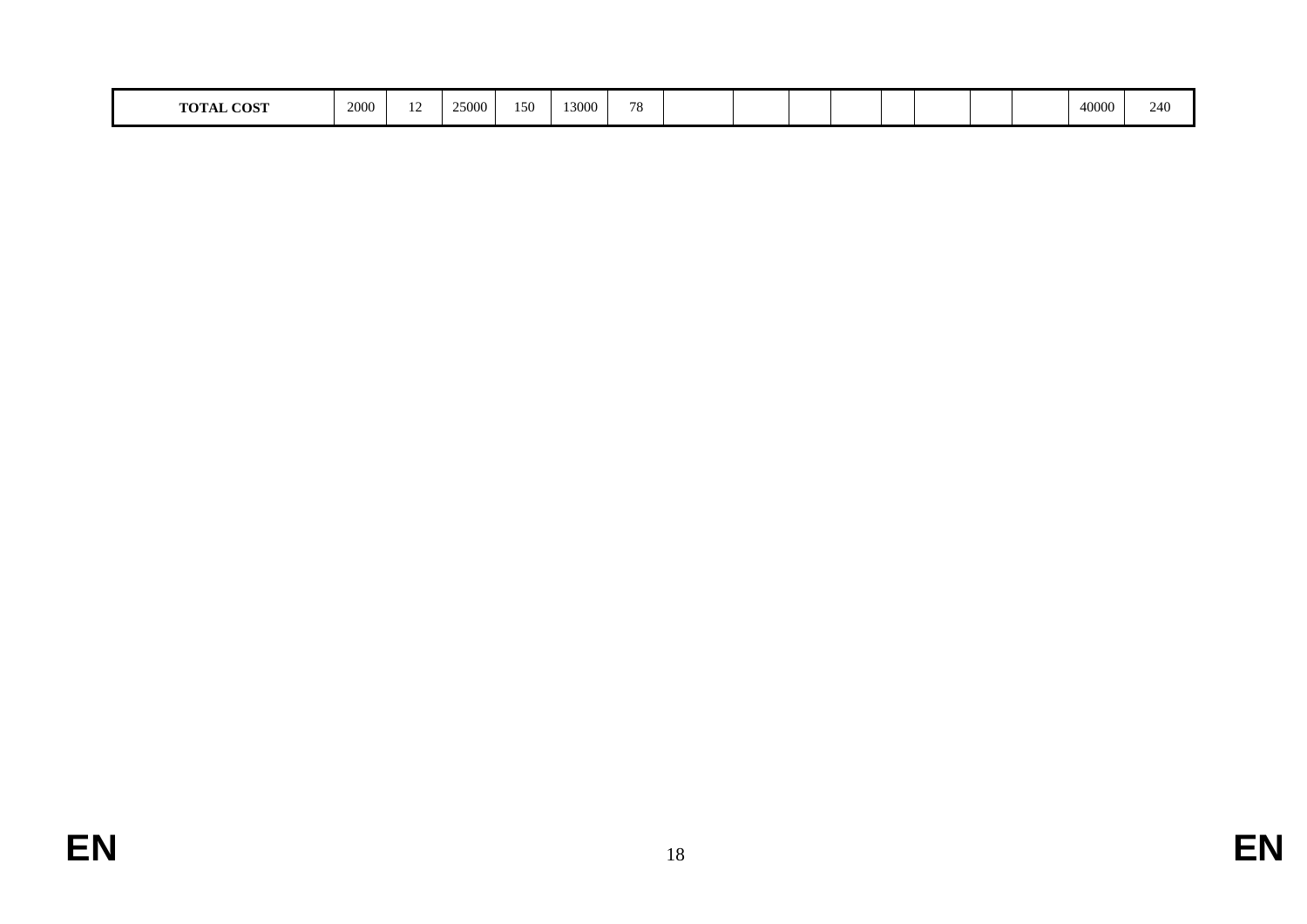#### *3.2.3. Estimated impact on appropriations of an administrative nature*

### 3.2.3.1. Summary

- $\Box$  The proposal/initiative does not require the use of appropriations of an administrative nature
- $\boxtimes$  The proposal/initiative requires the use of appropriations of an administrative nature, as explained below:

| EUR million (to three decimal places) |              |              |              |             |                                                                                        |              |  |  |  |  |
|---------------------------------------|--------------|--------------|--------------|-------------|----------------------------------------------------------------------------------------|--------------|--|--|--|--|
|                                       | Year<br>2015 | Year<br>2016 | Year<br>2017 | Year<br>N+3 | Enter as many years as necessary to show the<br>duration of the impact (see point 1.6) | <b>TOTAL</b> |  |  |  |  |

| <b>HEADING 5</b><br>of the multiannual<br>financial framework          |       |        |        |  |  |        |
|------------------------------------------------------------------------|-------|--------|--------|--|--|--------|
| Human resources                                                        | 0,528 | 0.528  | 0.528  |  |  | 1,584  |
| Other administrative<br>expenditure                                    | 0,002 | 0.0145 | 0.015  |  |  | 0,0310 |
| <b>Subtotal HEADING 5</b><br>of the multiannual<br>financial framework | 0,530 | 0,5425 | 0,5425 |  |  | 1,615  |

| Outside HEADING 5 <sup>13</sup><br>of the multiannual<br>financial framework |  |  |  |  |
|------------------------------------------------------------------------------|--|--|--|--|
| Human resources                                                              |  |  |  |  |
| Other expenditure<br>of an administrative<br>nature                          |  |  |  |  |
| Subtotal<br>outside HEADING 5<br>of the multiannual<br>financial framework   |  |  |  |  |

| <b>TOTAL</b> | 0,530 | 0,5425 | 0,5425 |  |  | 1,615 |
|--------------|-------|--------|--------|--|--|-------|
|              |       |        |        |  |  |       |

The appropriations required for human resources and other expenditure of an administrative nature will be met by appropriations from the DG that are already assigned to management of the action and/or have been redeployed within the DG, together if necessary with any additional allocation which may be granted to the managing DG under the annual allocation procedure and in the light of budgetary constraints. allocation procedure and in the light of budgetary constraints.

<span id="page-20-0"></span> $13$ 

<sup>13</sup> Technical and/or administrative assistance and expenditure in support of the implementation of EU programmes and/or actions (former 'BA' lines), indirect research, direct research.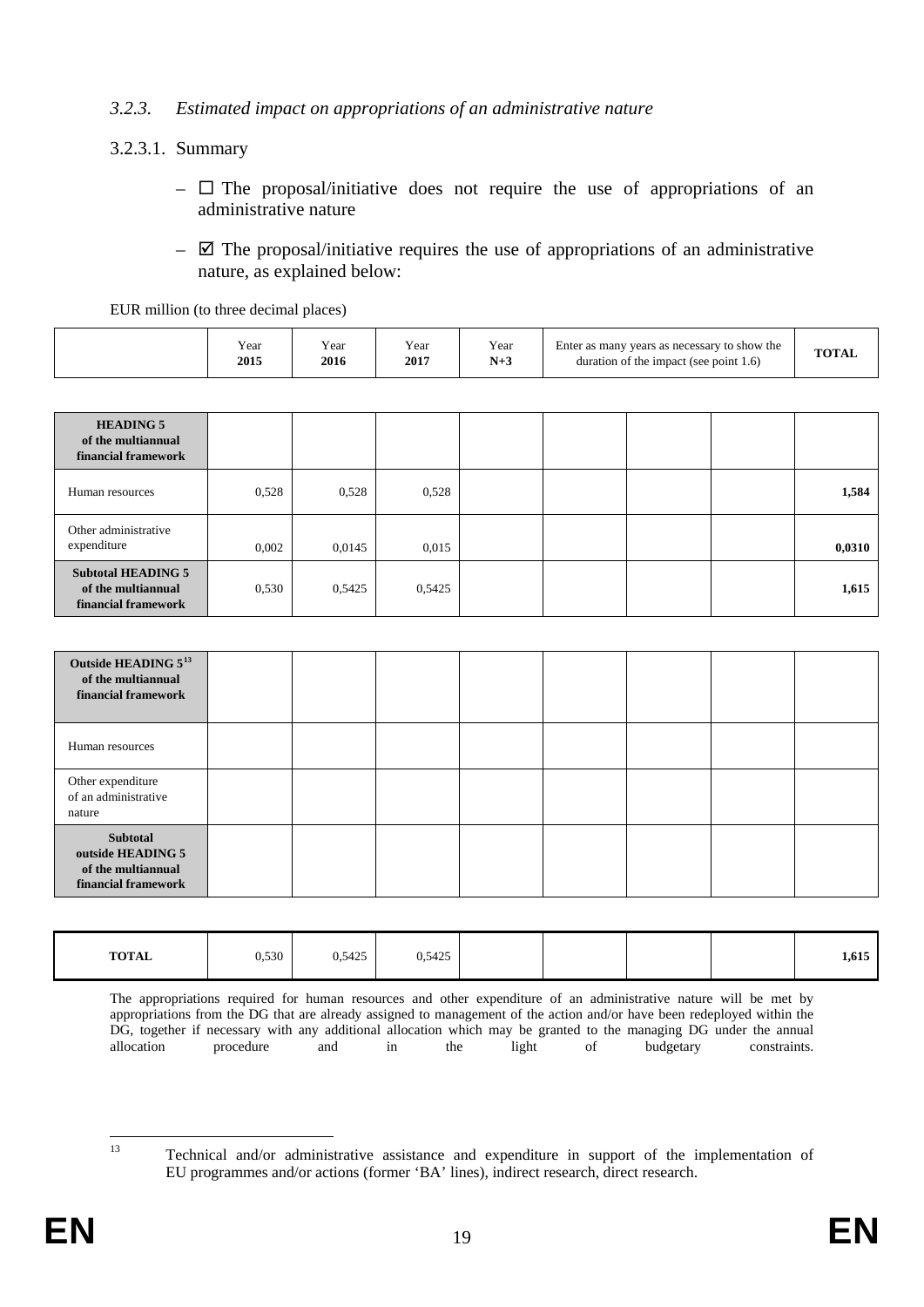#### 3.2.3.2. Estimated requirements of human resources

- $\Box$  The proposal/initiative does not require the use of human resources.
- $\boxtimes$  The proposal/initiative requires the use of human resources, as explained below:

|                                                                         |                                                            | Year<br>$\mathbf N$ | Year<br>$N+1$ | Year $N+2$     | Ye<br>ar<br>$N+$<br>3 | Enter<br>as<br>many<br>years<br>as<br>necessa<br>ry to<br>show<br>the<br>duratio<br>n of the<br>impact<br>(see<br>point |  |
|-------------------------------------------------------------------------|------------------------------------------------------------|---------------------|---------------|----------------|-----------------------|-------------------------------------------------------------------------------------------------------------------------|--|
|                                                                         |                                                            |                     |               |                |                       | 1.6)                                                                                                                    |  |
|                                                                         | • Establishment plan posts (officials and temporary staff) |                     |               |                |                       |                                                                                                                         |  |
| Representation Offices)                                                 | XX 01 01 01 (Headquarters and Commission's                 |                     |               | $\overline{4}$ |                       |                                                                                                                         |  |
| XX 01 01 02 (Delegations)                                               |                                                            |                     |               |                |                       |                                                                                                                         |  |
|                                                                         | XX 01 05 01 (Indirect research)                            |                     |               |                |                       |                                                                                                                         |  |
| 10 01 05 01 (Direct research)                                           |                                                            |                     |               |                |                       |                                                                                                                         |  |
| <br>• External staff (in Full Time Equivalent unit: FTE)<br>$^{\rm 14}$ |                                                            |                     |               |                |                       |                                                                                                                         |  |
|                                                                         |                                                            |                     |               |                |                       |                                                                                                                         |  |
| XX 01 02 01 (AC, END, INT from the 'global<br>envelope')                |                                                            |                     |               |                |                       |                                                                                                                         |  |
| XX 01 02 02 (AC, AL, END, INT and JED in the<br>delegations)            |                                                            |                     |               |                |                       |                                                                                                                         |  |
| XX 01 04 yy <sup>15</sup>                                               | - at Headquarters                                          |                     |               |                |                       |                                                                                                                         |  |
|                                                                         | - in Delegations                                           |                     |               |                |                       |                                                                                                                         |  |
|                                                                         | XX 01 05 02 (AC, END, INT - Indirect research)             |                     |               |                |                       |                                                                                                                         |  |
| 10 01 05 02 (AC, END, INT - Direct research)                            |                                                            |                     |               |                |                       |                                                                                                                         |  |
| Other budget lines (specify)                                            |                                                            |                     |               |                |                       |                                                                                                                         |  |
| <b>TOTAL</b>                                                            |                                                            |                     |               |                |                       |                                                                                                                         |  |

*Estimate to be expressed in full time equivalent units*

**XX** is the policy area or budget title concerned.

The human resources required will be met by staff from the DG who are already assigned to management of the action and/or have been redeployed within the DG, together if necessary with any additional allocation which may be granted to the managing DG under the annual allocation procedure and in the light of budgetary constraints.

Description of tasks to be carried out:

<span id="page-21-0"></span>

| Officials and temporary staff | Support, process and monitor the activities in the area of relocation of applicant for |  |
|-------------------------------|----------------------------------------------------------------------------------------|--|
|                               |                                                                                        |  |

 $AC=$  Contract Staff;  $AL = Local$  Staff;  $END=$  Seconded National Expert;  $INT = agency$  staff;  $14$ 

<span id="page-21-1"></span>JED= Junior Experts in Delegations.<br>
Sub-ceiling for external staff covered by operational appropriations (former 'BA' lines).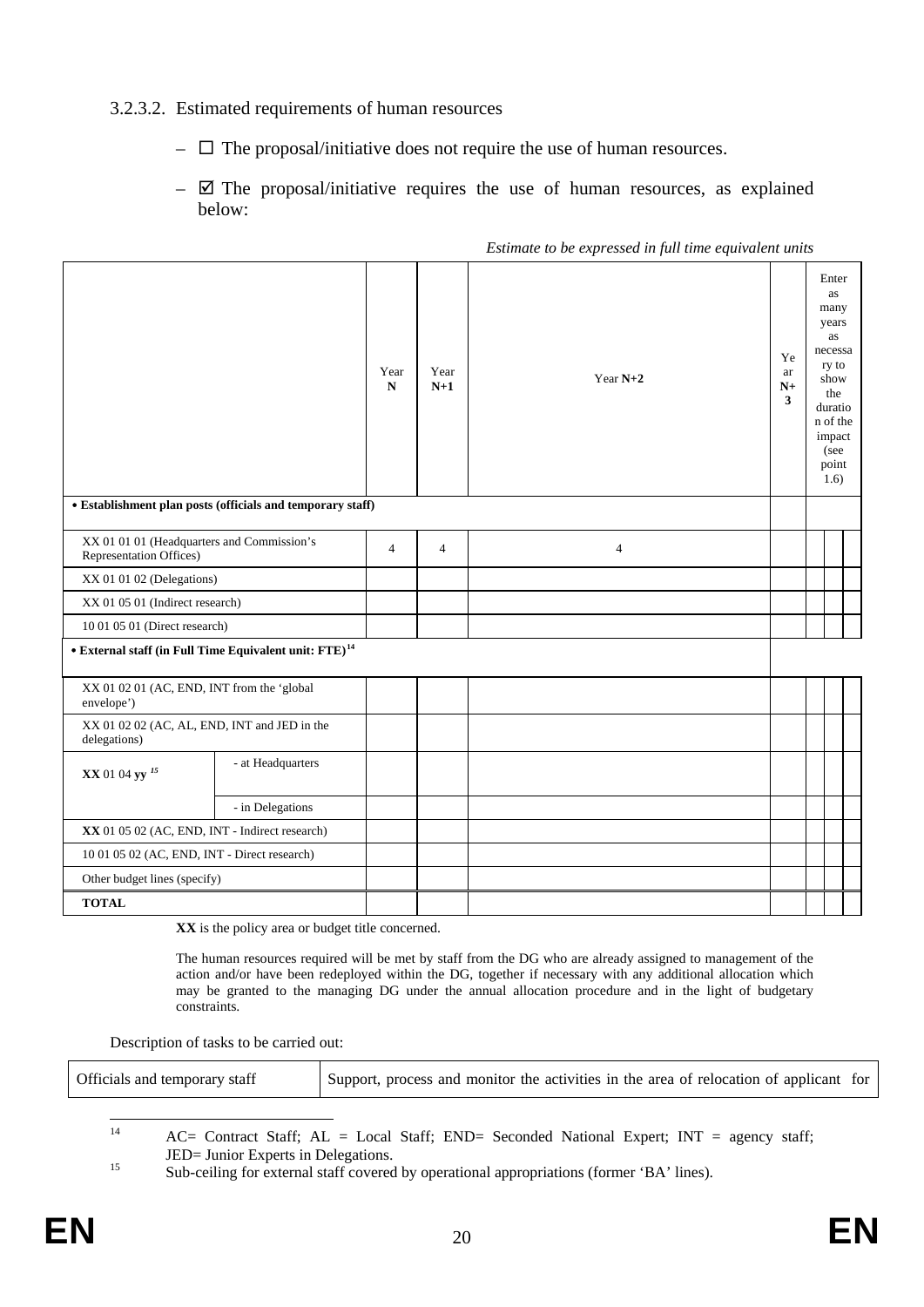|                | international protection at the level of the Commission, and assist the Member States<br>in developing this activity. |
|----------------|-----------------------------------------------------------------------------------------------------------------------|
| External staff |                                                                                                                       |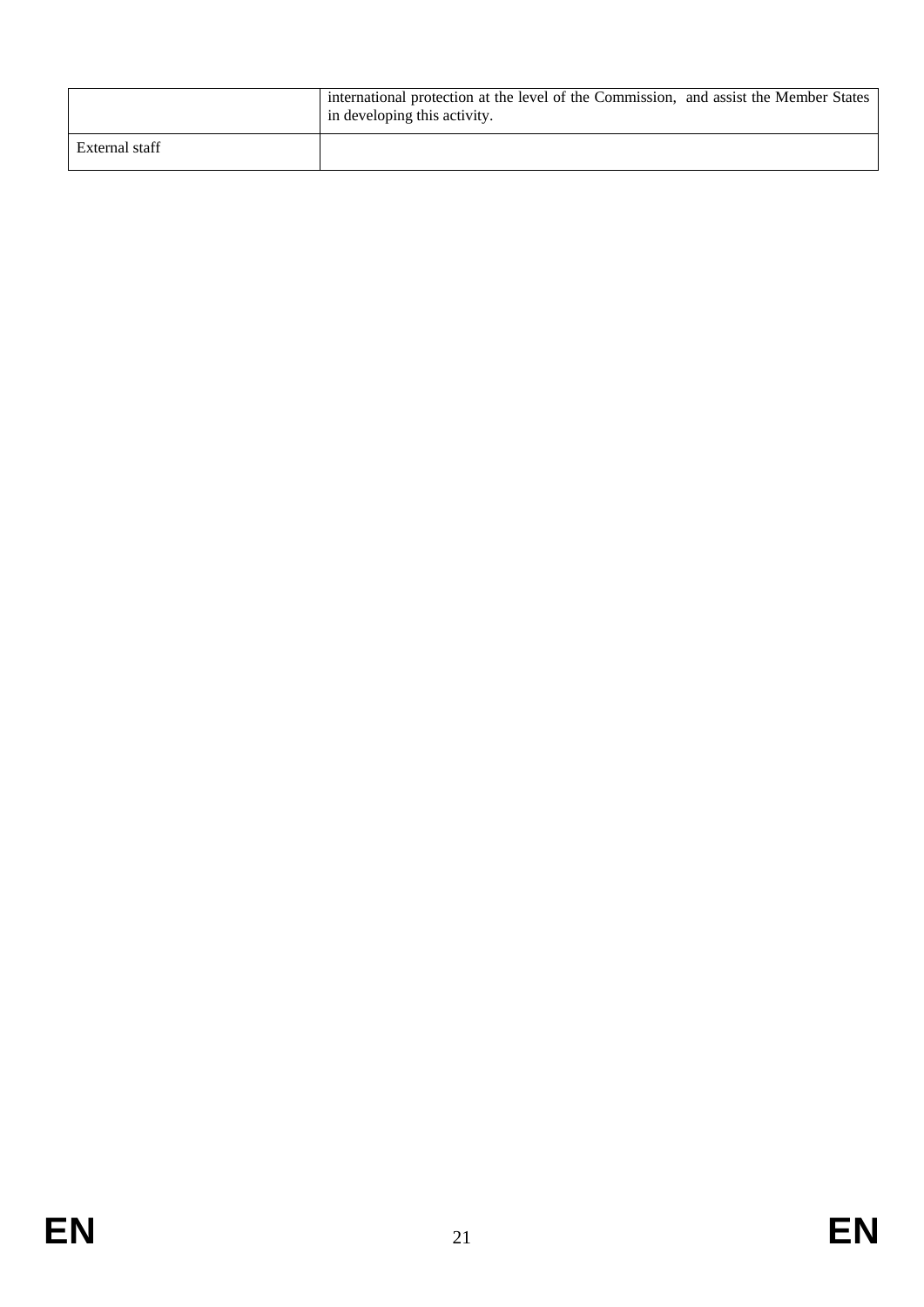### *3.2.4. Compatibility with the current multiannual financial framework*

- $\boxtimes$  The proposal/initiative is compatible the current multiannual financial framework.
- $\Box$  The proposal/initiative will entail reprogramming of the relevant heading in the multiannual financial framework.

Explain what reprogramming is required, specifying the budget lines concerned and the corresponding amounts.

[…]

 $\Box$  The proposal/initiative requires application of the flexibility instrument or revision of the multiannual financial framework.

Explain what is required, specifying the headings and budget lines concerned and the corresponding amounts.

 $[...]$ 

- *3.2.5. Third-party contributions* 
	- $\boxtimes$  The proposal/initiative does not provide for co-financing by third parties.
	- The proposal/initiative provides for the co-financing estimated below:

Appropriations in EUR million (to three decimal places)

|                                            | Year<br>N | Year<br>$N+1$ | Year<br>$N+2$ | Year<br>$N+3$ | Enter as many years as necessary<br>to show the duration of the<br>impact (see point 1.6) |  |  | Total |
|--------------------------------------------|-----------|---------------|---------------|---------------|-------------------------------------------------------------------------------------------|--|--|-------|
| Specify the co-financing<br>body           |           |               |               |               |                                                                                           |  |  |       |
| <b>TOTAL</b> appropriations<br>co-financed |           |               |               |               |                                                                                           |  |  |       |